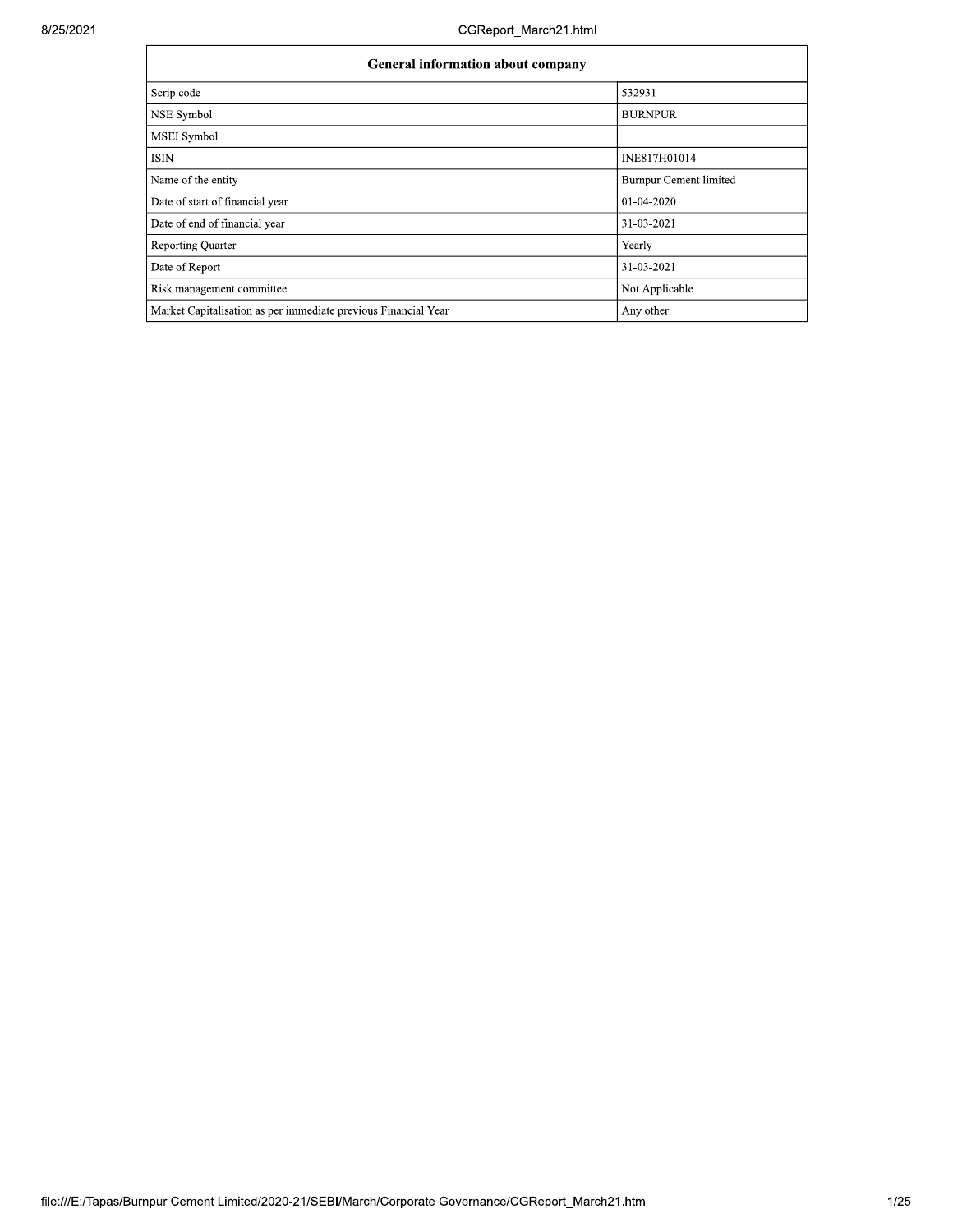## Annexure I

## Annexure I to be submitted by listed entity on quarterly basis

|  |  |  | I. Composition of Board of Directors |
|--|--|--|--------------------------------------|
|  |  |  |                                      |

|           |            |            |                                                       |                               |                                 |                          | Disclosure of notes on composition of board of directors explanatory                                 |                                             |                                                          |                            |                      |                                                       |                                                                                                                                                |                                                                                                                                                                   |                                                                                                                                                                          |                                                                                                                                                                                                         |                           |
|-----------|------------|------------|-------------------------------------------------------|-------------------------------|---------------------------------|--------------------------|------------------------------------------------------------------------------------------------------|---------------------------------------------|----------------------------------------------------------|----------------------------|----------------------|-------------------------------------------------------|------------------------------------------------------------------------------------------------------------------------------------------------|-------------------------------------------------------------------------------------------------------------------------------------------------------------------|--------------------------------------------------------------------------------------------------------------------------------------------------------------------------|---------------------------------------------------------------------------------------------------------------------------------------------------------------------------------------------------------|---------------------------|
|           |            |            |                                                       |                               |                                 |                          |                                                                                                      |                                             | Wether the listed entity has a Regular Chairperson   Yes |                            |                      |                                                       |                                                                                                                                                |                                                                                                                                                                   |                                                                                                                                                                          |                                                                                                                                                                                                         |                           |
|           |            |            |                                                       |                               |                                 |                          |                                                                                                      |                                             | Whether Chairperson is related to MD or CEO   No         |                            |                      |                                                       |                                                                                                                                                |                                                                                                                                                                   |                                                                                                                                                                          |                                                                                                                                                                                                         |                           |
| of<br>:or | PAN        | <b>DIN</b> | Category 1<br>of directors                            | Category 2<br>of<br>directors | Category<br>$3$ of<br>directors | Date<br>of<br>Birth      | Whether<br>special<br>resolution<br>passed?<br>[Refer Reg.<br>$17(1A)$ of<br>Listing<br>Regulations] | Date of<br>passing<br>special<br>resolution | <b>Initial Date</b><br>of<br>appointment                 | Date of Re-<br>appointment | Date of<br>cessation | Tenure<br><sup>of</sup><br>director<br>(in<br>months) | No of<br>Directorship<br>in listed<br>entities<br>including<br>this listed<br>entity (Refer<br>Regulation<br>17A of<br>Listing<br>Regulations) | No of<br>Independent<br>Directorship<br>in listed<br>entities<br>including<br>this listed<br>entity (Refer<br>Regulation<br>$17A(1)$ of<br>Listing<br>Regulations | Number of<br>memberships<br>in Audit/<br>Stakeholder<br>Committee(s)<br>including this<br>listed entity<br>(Refer<br>Regulation<br>$26(1)$ of<br>Listing<br>Regulations) | No of post of<br>Chairperson in<br>Audit/<br>Stakeholder<br>Committee<br>held in listed<br>entities<br>including this<br>listed entity<br>(Refer<br>Regulation<br>$26(1)$ of<br>Listing<br>Regulations) | No<br>pro<br>$\mathbf{F}$ |
| et        | AKYPT8417A | 06526392   | Executive<br>Director                                 | Not<br>Applicable             |                                 | $15 -$<br>$01 -$<br>1991 | <b>NA</b>                                                                                            |                                             | 02-10-2019                                               |                            |                      | 60                                                    |                                                                                                                                                | $\mathbf{0}$                                                                                                                                                      |                                                                                                                                                                          | $\overline{0}$                                                                                                                                                                                          |                           |
|           | AQTPP6105G | 07125401   | Executive<br>Director                                 | Not<br>Applicable             |                                 | $28 -$<br>$08 -$<br>1970 | <b>NA</b>                                                                                            |                                             | 01-10-2019                                               | 30-09-2020                 |                      |                                                       |                                                                                                                                                | $\bf{0}$                                                                                                                                                          | $\bf{0}$                                                                                                                                                                 | $\mathbf{0}$                                                                                                                                                                                            |                           |
| val       | ADIPA3815G | 07671600   | Non-<br>Executive -<br>Non<br>Independent<br>Director | Not<br>Applicable             |                                 | $29-$<br>$08 -$<br>1979  | <b>NA</b>                                                                                            |                                             | 01-10-2019                                               | 30-09-2020                 |                      |                                                       |                                                                                                                                                | $\mathbf{0}$                                                                                                                                                      |                                                                                                                                                                          | $\theta$                                                                                                                                                                                                |                           |
|           | ABSPN6609F | 03596331   | Non-<br>Executive -<br>Non<br>Independent<br>Director | Not<br>Applicable             |                                 | $07 -$<br>$02 -$<br>1957 | <b>NA</b>                                                                                            |                                             | 01-10-2019                                               | 30-09-2020                 |                      |                                                       |                                                                                                                                                | 0                                                                                                                                                                 |                                                                                                                                                                          |                                                                                                                                                                                                         |                           |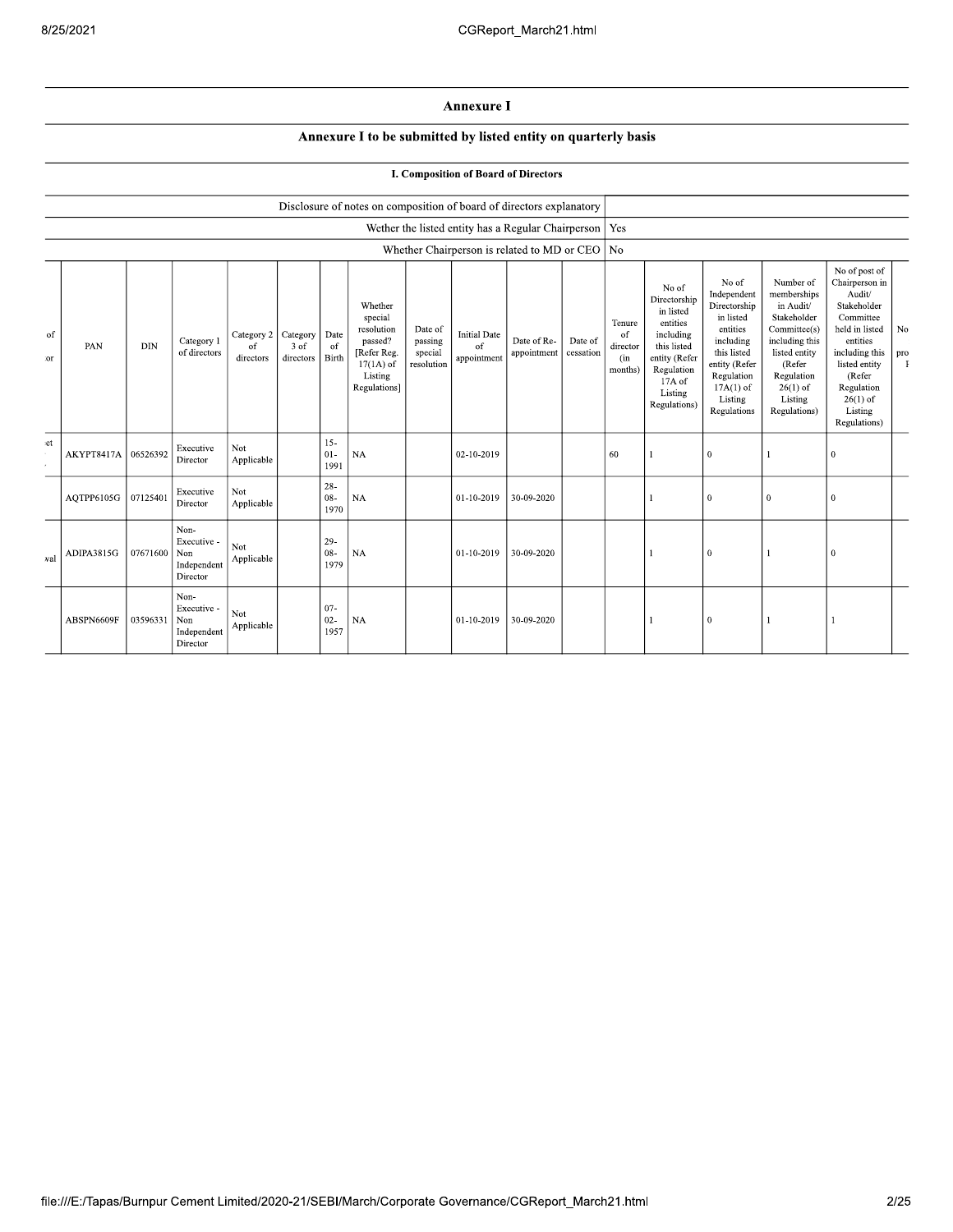## I. Composition of Board of Directors

|                |                     |                            |            |            |                                                |                            |                               |                             | Disclosure of notes on composition of board of directors explanatory                                 |                                             |                                          |                            |                      |                                            |                                                                                                                                                |                                                                                                                                                                      |                                                                                                           |
|----------------|---------------------|----------------------------|------------|------------|------------------------------------------------|----------------------------|-------------------------------|-----------------------------|------------------------------------------------------------------------------------------------------|---------------------------------------------|------------------------------------------|----------------------------|----------------------|--------------------------------------------|------------------------------------------------------------------------------------------------------------------------------------------------|----------------------------------------------------------------------------------------------------------------------------------------------------------------------|-----------------------------------------------------------------------------------------------------------|
|                |                     |                            |            |            |                                                |                            |                               |                             | Wether the listed entity has a Regular Chairperson                                                   |                                             |                                          |                            |                      |                                            |                                                                                                                                                |                                                                                                                                                                      |                                                                                                           |
| <b>Sr</b>      | Title<br>(Mr<br>Ms) | Name of<br>the<br>Director | PAN        | <b>DIN</b> | Category 1<br>of directors                     | Category 2<br>of directors | Category<br>3 of<br>directors | Date<br>-of<br><b>Birth</b> | Whether<br>special<br>resolution<br>passed?<br>[Refer Reg.<br>$17(1A)$ of<br>Listing<br>Regulations] | Date of<br>passing<br>special<br>resolution | <b>Initial Date</b><br>of<br>appointment | Date of Re-<br>appointment | Date of<br>cessation | Tenure<br>of<br>director<br>(in<br>months) | No of<br>Directorship<br>in listed<br>entities<br>including<br>this listed<br>entity (Refer<br>Regulation<br>17A of<br>Listing<br>Regulations) | No of<br>Independent<br>Directorship<br>in listed<br>entities<br>including<br>this listed<br>entity<br>(Refer<br>Regulation<br>$17A(1)$ of<br>Listing<br>Regulations | Numb<br>membe<br>in At<br>Stakeh<br>Commi<br>includi<br>listed<br>(Re<br>Regul<br>26(1)<br>List<br>Regula |
| 5              | Mr                  | Parvez<br>Hayat            | AAJPH5942D | 08202451   | Non-<br>Executive -<br>Independent<br>Director | Not<br>Applicable          |                               | $01 -$<br>$07 -$<br>1958    | <b>NA</b>                                                                                            |                                             | 01-10-2019                               | 30-09-2020                 |                      | 48                                         |                                                                                                                                                |                                                                                                                                                                      |                                                                                                           |
| 6              | Mr                  | Rajesh<br>Sharma           | AEUPS7424J | 01586332   | Non-<br>Executive -<br>Independent<br>Director | Chairperson                |                               | $14-$<br>$01 -$<br>1972     | <b>NA</b>                                                                                            |                                             | 01-10-2019                               | 30-09-2020                 |                      | 48                                         | $\overline{2}$                                                                                                                                 | $\overline{\mathbf{c}}$                                                                                                                                              |                                                                                                           |
| $\overline{7}$ | Mrs                 | Poonam<br>Srivastava       | ACOPS3664E | 08576000   | Non-<br>Executive -<br>Independent<br>Director | Not<br>Applicable          |                               | $26 -$<br>$04-$<br>1950     | <b>NA</b>                                                                                            |                                             | 01-10-2019                               | 30-09-2020                 |                      | 48                                         |                                                                                                                                                |                                                                                                                                                                      | $\theta$                                                                                                  |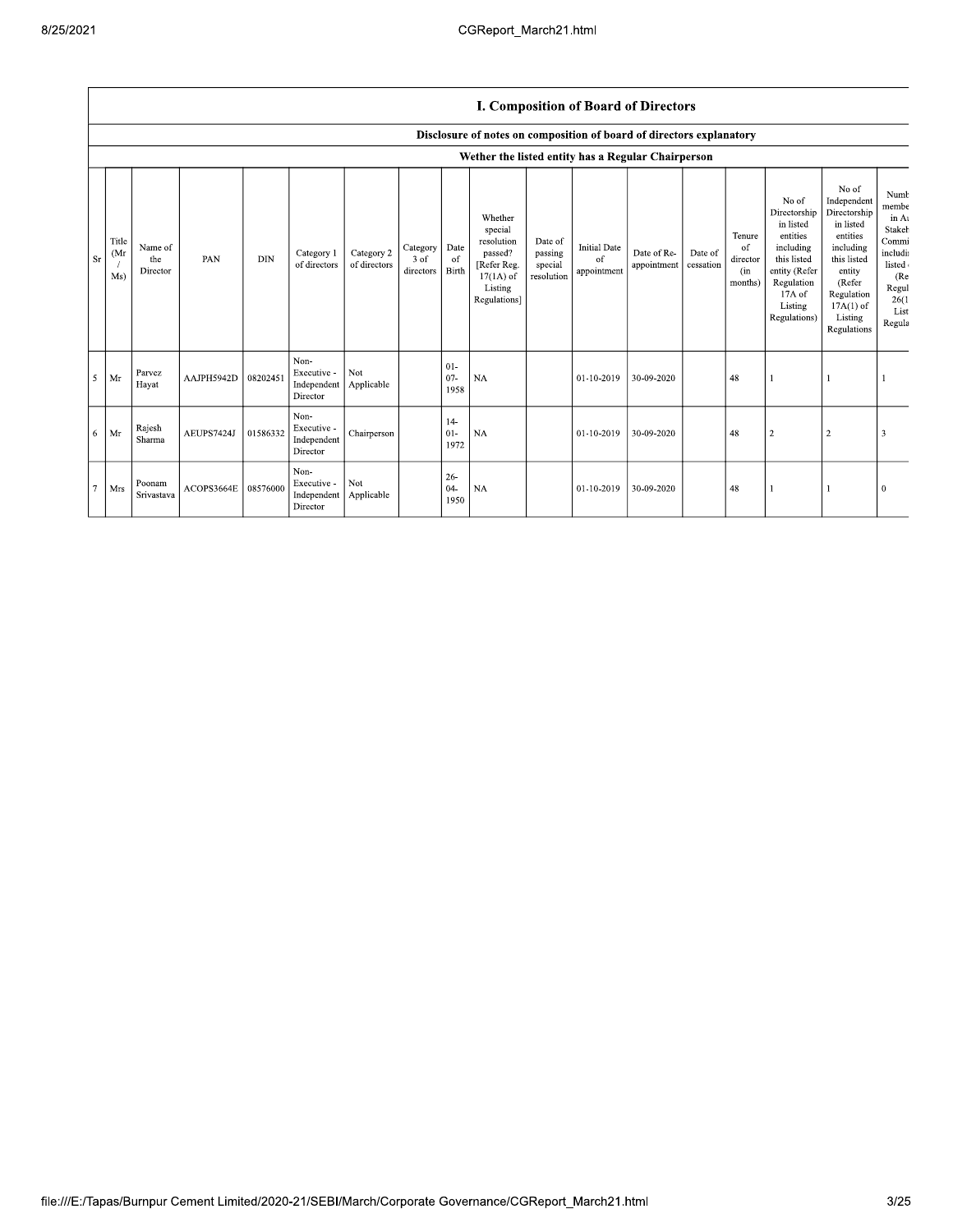| 8/25/2021 |                |                                                              |                              |                                                    | CGReport March21.html      |                        |                      |         |
|-----------|----------------|--------------------------------------------------------------|------------------------------|----------------------------------------------------|----------------------------|------------------------|----------------------|---------|
|           |                | <b>Audit Committee Details</b>                               |                              |                                                    |                            |                        |                      |         |
|           |                | Yes<br>Whether the Audit Committee has a Regular Chairperson |                              |                                                    |                            |                        |                      |         |
|           | <b>Sr</b>      | <b>DIN</b><br>Number                                         | Name of Committee<br>members | Category 1 of directors                            | Category 2 of<br>directors | Date of<br>Appointment | Date of<br>Cessation | Remarks |
|           |                |                                                              | 01586332 Rajesh Sharma       | Non-Executive - Independent<br>Director            | Chairperson                | 09-11-2019             |                      |         |
|           | $\overline{2}$ | 08202451                                                     | Parvez Hayat                 | Non-Executive - Independent<br>Director            | Member                     | 09-11-2019             |                      |         |
|           | 3              |                                                              | 07671600 Ritesh Aggarwal     | Non-Executive - Non<br><b>Independent Director</b> | Member                     | 09-11-2019             |                      |         |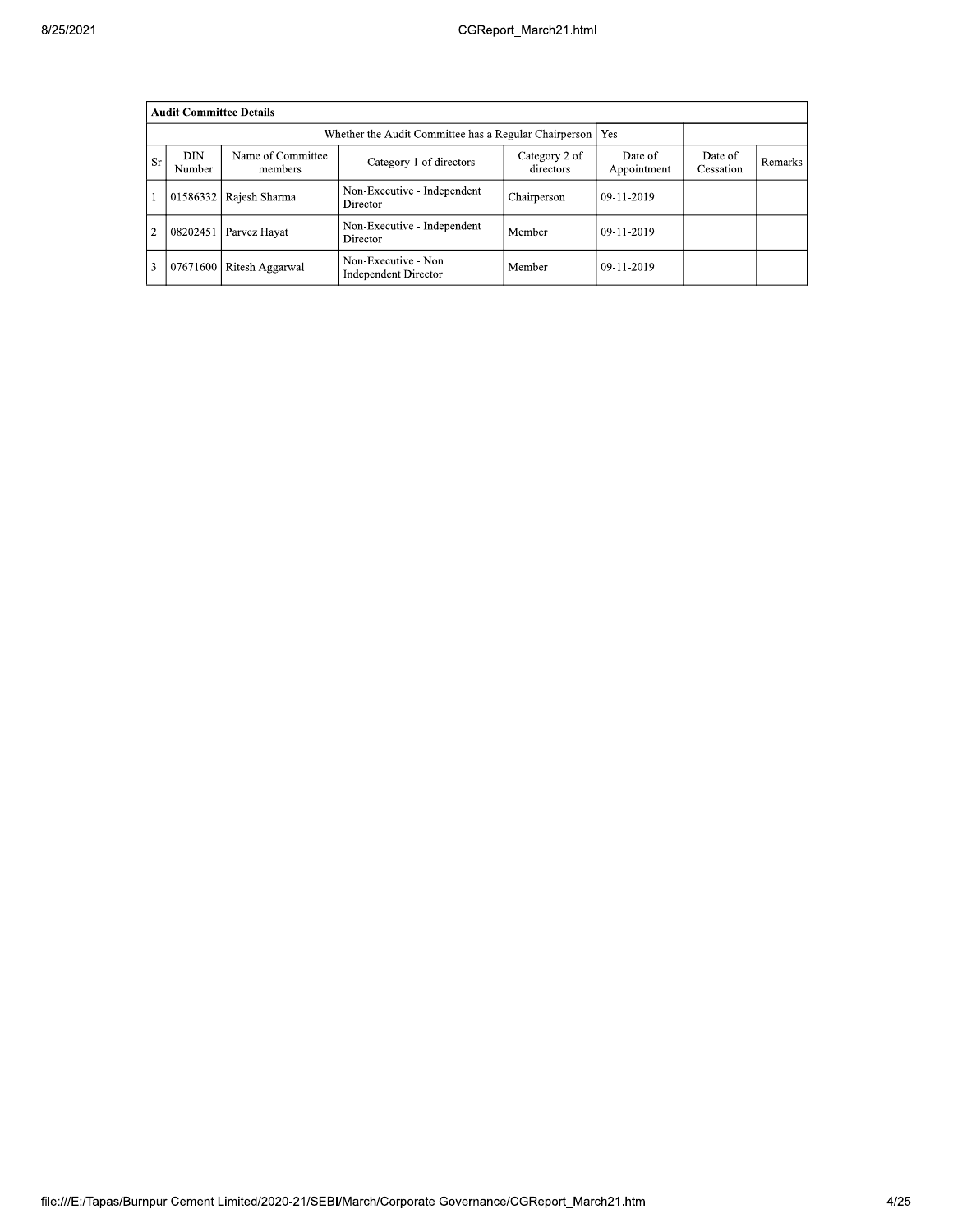|                | Nomination and remuneration committee                                                                                                                               |               |                                                    |             |            |  |  |  |  |  |  |  |
|----------------|---------------------------------------------------------------------------------------------------------------------------------------------------------------------|---------------|----------------------------------------------------|-------------|------------|--|--|--|--|--|--|--|
|                | Whether the Nomination and remuneration committee has a Regular Chairperson   Yes                                                                                   |               |                                                    |             |            |  |  |  |  |  |  |  |
| <b>Sr</b>      | Name of Committee<br>DIN<br>Date of<br>Category 2 of<br>Date of<br>Category 1 of directors<br>Remarks<br>Appointment<br>directors<br>Cessation<br>Number<br>members |               |                                                    |             |            |  |  |  |  |  |  |  |
|                | 08202451                                                                                                                                                            | Parvez Hayat  | Non-Executive - Independent<br>Director            | Chairperson | 09-11-2019 |  |  |  |  |  |  |  |
| $\overline{2}$ | 01586332                                                                                                                                                            | Rajesh Sharma | Non-Executive - Independent<br>Director            | Member      | 09-11-2019 |  |  |  |  |  |  |  |
|                | 03596331                                                                                                                                                            | Ram Narain    | Non-Executive - Non<br><b>Independent Director</b> | Member      | 09-11-2019 |  |  |  |  |  |  |  |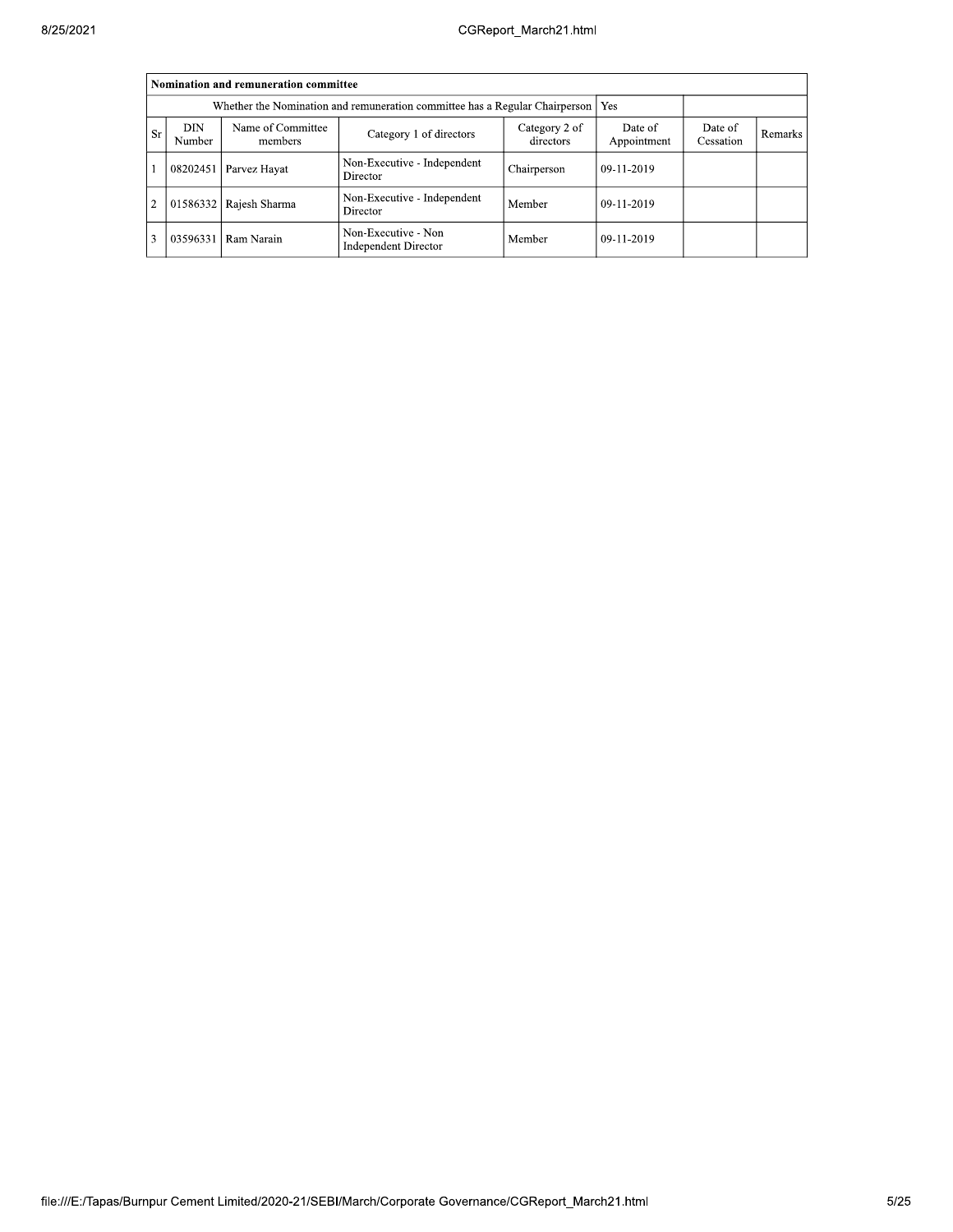|                |                                                                                                                                                                     | <b>Stakeholders Relationship Committee</b> |                                             |             |              |  |  |  |  |  |  |
|----------------|---------------------------------------------------------------------------------------------------------------------------------------------------------------------|--------------------------------------------|---------------------------------------------|-------------|--------------|--|--|--|--|--|--|
|                | Whether the Stakeholders Relationship Committee has a Regular Chairperson   Yes                                                                                     |                                            |                                             |             |              |  |  |  |  |  |  |
| <b>Sr</b>      | DIN<br>Name of Committee<br>Date of<br>Category 2 of<br>Date of<br>Category 1 of directors<br>Remarks<br>directors<br>Appointment<br>Cessation<br>Number<br>members |                                            |                                             |             |              |  |  |  |  |  |  |
|                | 03596331                                                                                                                                                            | Ram Narain                                 | Non-Executive - Non<br>Independent Director | Chairperson | 09-11-2019   |  |  |  |  |  |  |
| $\overline{2}$ | 01586332                                                                                                                                                            | Rajesh Sharma                              | Non-Executive - Independent<br>Director     | Member      | $09-11-2019$ |  |  |  |  |  |  |
| 3              | 06526392                                                                                                                                                            | Indrajeet Kumar<br>Tiwary                  | <b>Executive Director</b>                   | Member      | $09-11-2019$ |  |  |  |  |  |  |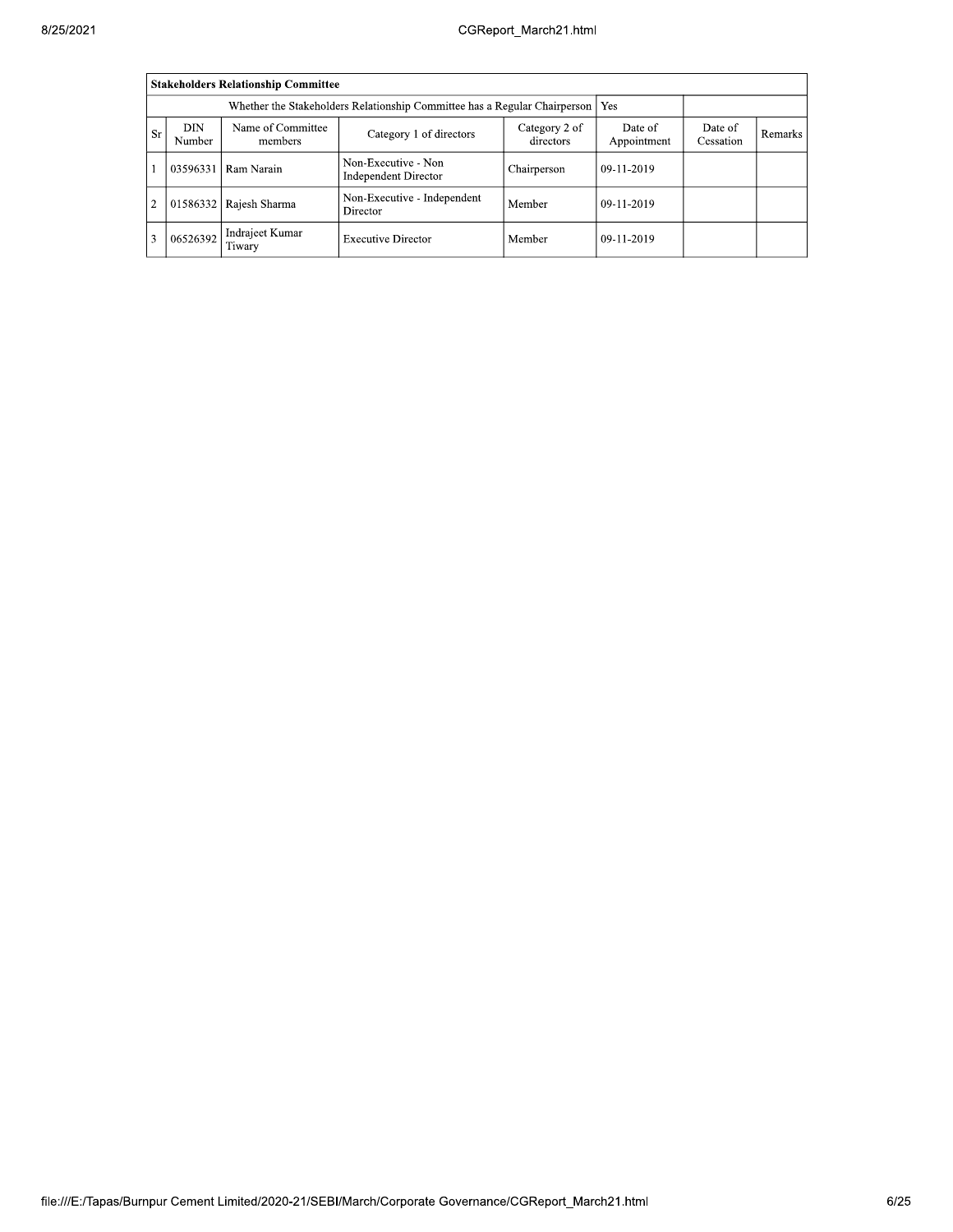|     | <b>Risk Management Committee</b> |                                                                 |                            |                            |                        |                             |                |  |  |  |  |  |
|-----|----------------------------------|-----------------------------------------------------------------|----------------------------|----------------------------|------------------------|-----------------------------|----------------|--|--|--|--|--|
|     |                                  | Whether the Risk Management Committee has a Regular Chairperson |                            |                            |                        |                             |                |  |  |  |  |  |
| -Sr | DIN<br>Number                    | Name of Committee<br>members                                    | Category 1 of<br>directors | Category 2 of<br>directors | Date of<br>Appointment | Date of<br><b>Cessation</b> | <b>Remarks</b> |  |  |  |  |  |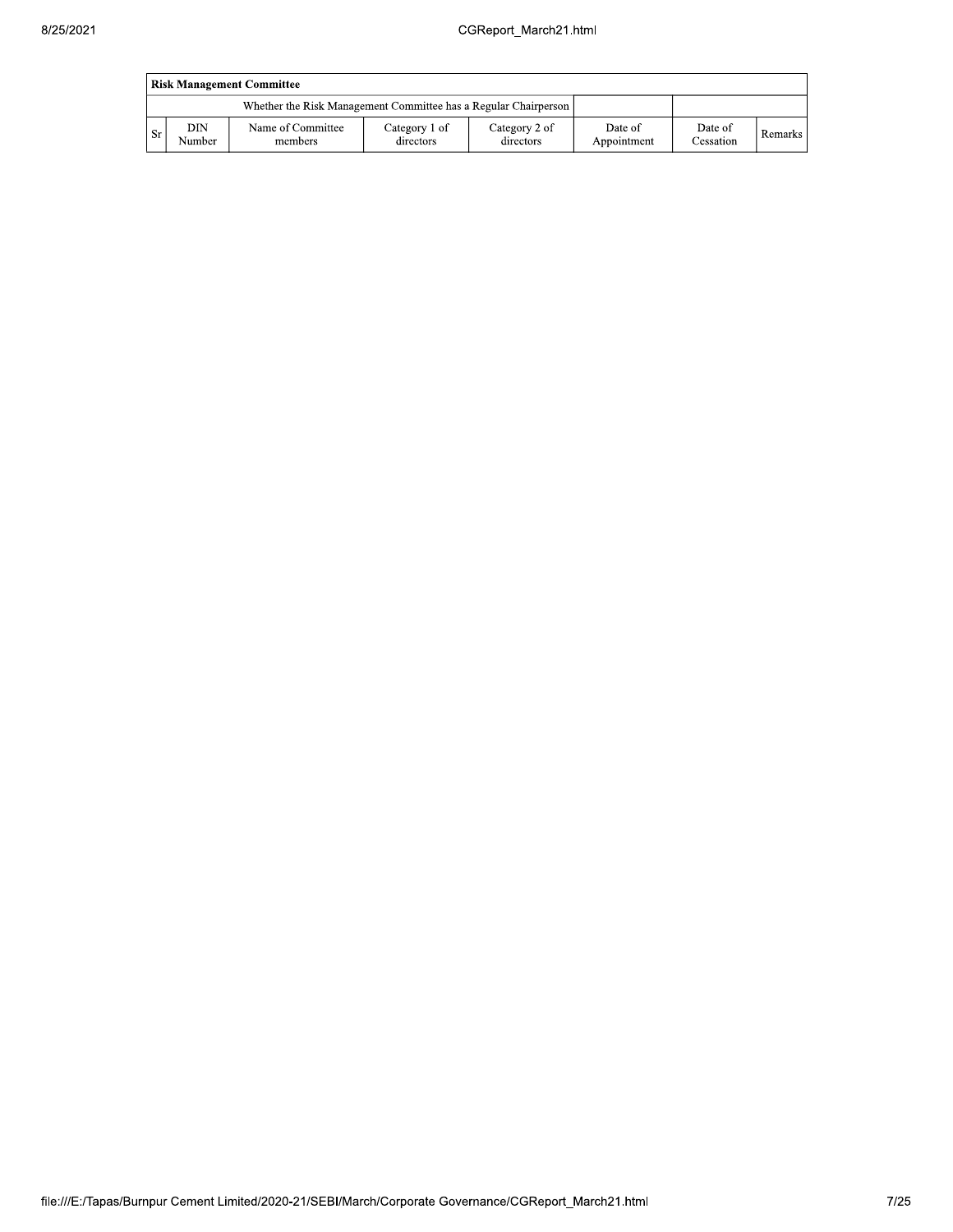|     | Corporate Social Responsibility Committee |                                                                                 |                            |                            |                        |                      |           |  |  |  |  |  |
|-----|-------------------------------------------|---------------------------------------------------------------------------------|----------------------------|----------------------------|------------------------|----------------------|-----------|--|--|--|--|--|
|     |                                           | Whether the Corporate Social Responsibility Committee has a Regular Chairperson |                            |                            |                        |                      |           |  |  |  |  |  |
| -Sr | DIN<br>Number                             | Name of Committee<br>members                                                    | Category 1 of<br>directors | Category 2 of<br>directors | Date of<br>Appointment | Date of<br>Cessation | Remarks I |  |  |  |  |  |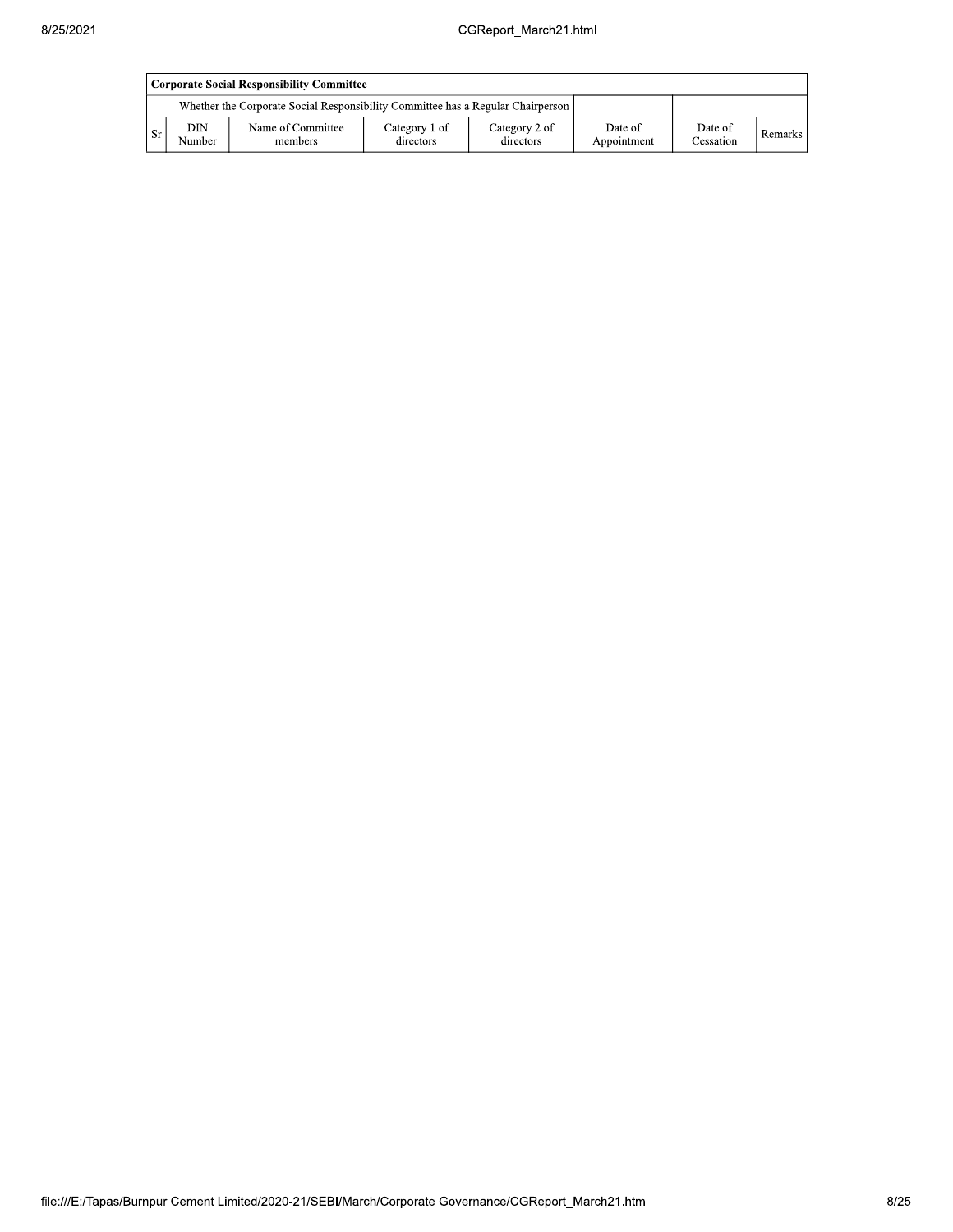| Other Committee |                                                                                                                                     |  |  |  |  |  |  |  |
|-----------------|-------------------------------------------------------------------------------------------------------------------------------------|--|--|--|--|--|--|--|
|                 | Sr   DIN Number   Name of Committee members   Name of other committee   Category 1 of directors   Category 2 of directors   Remarks |  |  |  |  |  |  |  |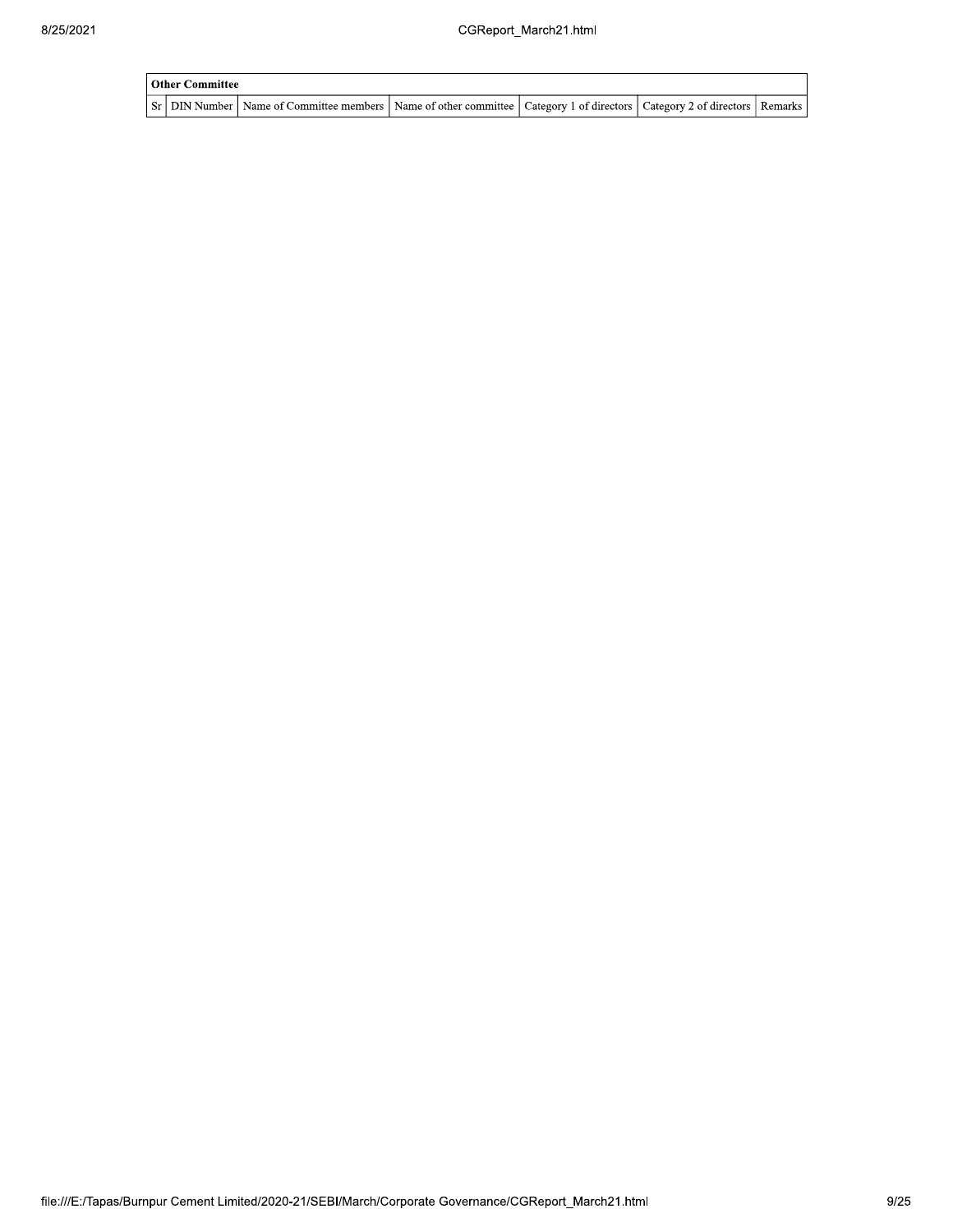|                | <b>Annexure 1</b>                                                   |                                                               |                                                                   |                                       |                                                     |                                    |                                                           |  |  |  |  |
|----------------|---------------------------------------------------------------------|---------------------------------------------------------------|-------------------------------------------------------------------|---------------------------------------|-----------------------------------------------------|------------------------------------|-----------------------------------------------------------|--|--|--|--|
|                | <b>Annexure 1</b>                                                   |                                                               |                                                                   |                                       |                                                     |                                    |                                                           |  |  |  |  |
|                | <b>III. Meeting of Board of Directors</b>                           |                                                               |                                                                   |                                       |                                                     |                                    |                                                           |  |  |  |  |
|                | Disclosure of notes on meeting of board of<br>directors explanatory |                                                               |                                                                   |                                       |                                                     |                                    |                                                           |  |  |  |  |
| Sr.            | $Date(s)$ of meeting<br>$(if any)$ in the<br>previous quarter       | $Date(s)$ of<br>meeting (if any)<br>in the current<br>quarter | Maximum gap between<br>any two consecutive (in<br>number of days) | Notes for<br>not<br>providing<br>Date | Whether<br>requirement of<br>Ouorum met<br>(Yes/No) | Number of<br>Directors<br>present* | No. of Independent<br>Directors attending<br>the meeting* |  |  |  |  |
|                | 10-11-2020                                                          |                                                               |                                                                   |                                       | Yes                                                 | 6                                  |                                                           |  |  |  |  |
| $\overline{2}$ |                                                                     | 30-01-2021                                                    | 80                                                                |                                       | Yes                                                 |                                    |                                                           |  |  |  |  |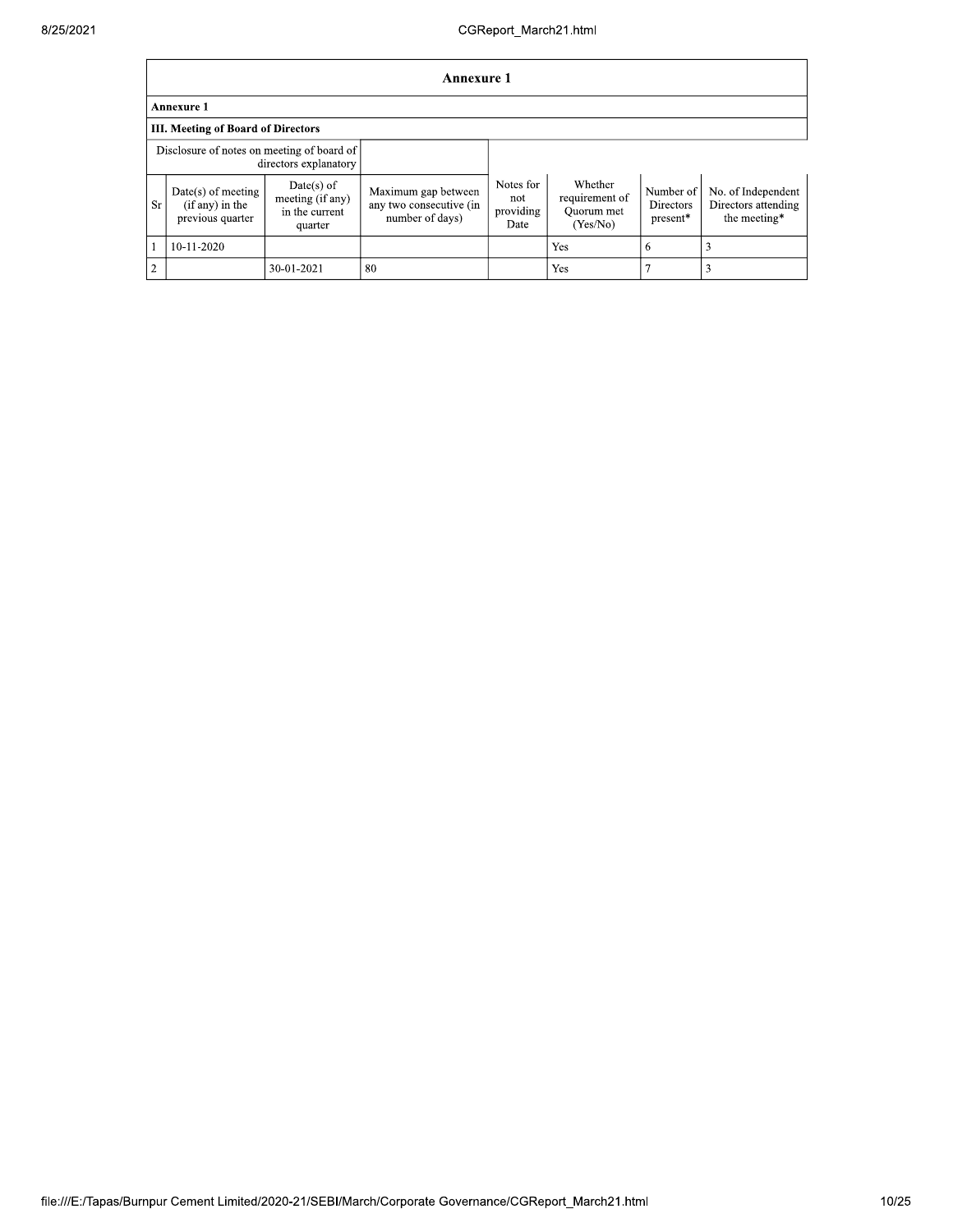|                | <b>Annexure 1</b>                                        |                                                                                                            |                                                                      |                               |                                       |                                                        |                                                          |                                                                 |  |  |  |
|----------------|----------------------------------------------------------|------------------------------------------------------------------------------------------------------------|----------------------------------------------------------------------|-------------------------------|---------------------------------------|--------------------------------------------------------|----------------------------------------------------------|-----------------------------------------------------------------|--|--|--|
|                | <b>IV. Meeting of Committees</b>                         |                                                                                                            |                                                                      |                               |                                       |                                                        |                                                          |                                                                 |  |  |  |
|                | Disclosure of notes on meeting of committees explanatory |                                                                                                            |                                                                      |                               |                                       |                                                        |                                                          |                                                                 |  |  |  |
| Sr             | Name of<br>Committee                                     | $Date(s)$ of meeting (Enter<br>dates of Previous quarter and<br>Current quarter in<br>chronological order) | Maximum gap<br>between any two<br>consecutive (in<br>number of days) | Name of<br>other<br>committee | Reson for<br>not<br>providing<br>date | Whether<br>requirement<br>of Quorum<br>met<br>(Yes/No) | Number<br>of<br><b>Directors</b><br>$\mathtt{present}^*$ | No. of<br>Independent<br>Directors<br>attending the<br>meeting* |  |  |  |
| $\mathbf{1}$   | Audit<br>Committee                                       | 10-11-2020                                                                                                 |                                                                      |                               |                                       | Yes                                                    | 3                                                        | $\overline{2}$                                                  |  |  |  |
| $\overline{2}$ | Audit<br>Committee                                       | 30-01-2021                                                                                                 | 80                                                                   |                               |                                       | Yes                                                    | 3                                                        | 2                                                               |  |  |  |
| 3              | Nomination<br>and<br>remuneration<br>committee           | 30-01-2021                                                                                                 |                                                                      |                               |                                       | Yes                                                    | 3                                                        | 2                                                               |  |  |  |
| $\overline{4}$ | Stakeholders<br>Relationship<br>Committee                | 10-11-2020                                                                                                 |                                                                      |                               |                                       | Yes                                                    | $\overline{2}$                                           |                                                                 |  |  |  |
| 5              | <b>Stakeholders</b><br>Relationship<br>Committee         | 30-01-2020                                                                                                 |                                                                      |                               |                                       | Yes                                                    | 3                                                        |                                                                 |  |  |  |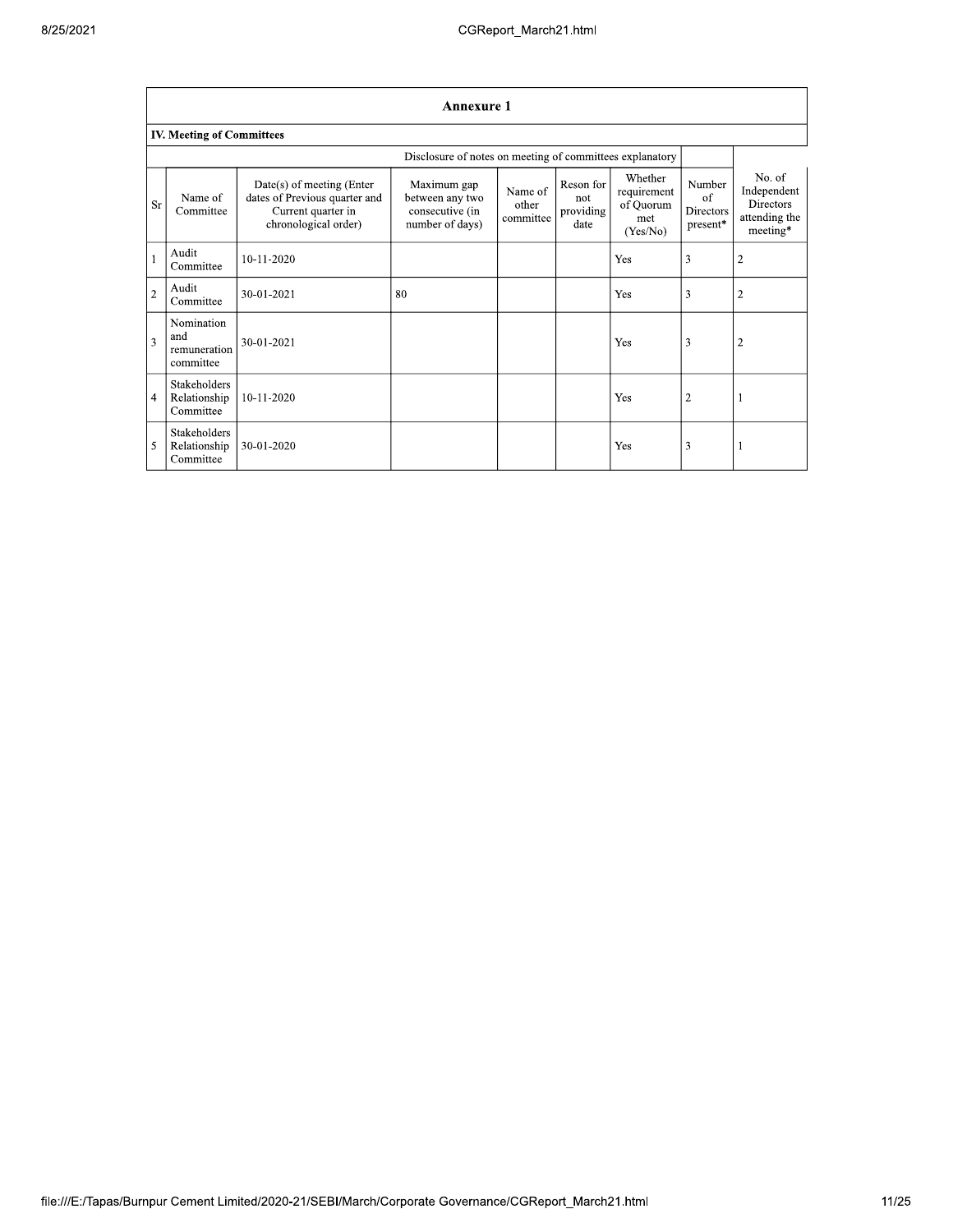|                | Annexure 1                                                                                                |                                  |                                                                    |  |  |  |
|----------------|-----------------------------------------------------------------------------------------------------------|----------------------------------|--------------------------------------------------------------------|--|--|--|
|                | V. Related Party Transactions                                                                             |                                  |                                                                    |  |  |  |
| Sr             | Subject                                                                                                   | Compliance status<br>(Yes/No/NA) | If status is "No" details of non-<br>compliance may be given here. |  |  |  |
|                | Whether prior approval of audit committee obtained                                                        | NA                               |                                                                    |  |  |  |
| $\overline{2}$ | Whether shareholder approval obtained for material RPT                                                    | NA                               |                                                                    |  |  |  |
| 3              | Whether details of RPT entered into pursuant to omnibus approval<br>have been reviewed by Audit Committee | <b>NA</b>                        |                                                                    |  |  |  |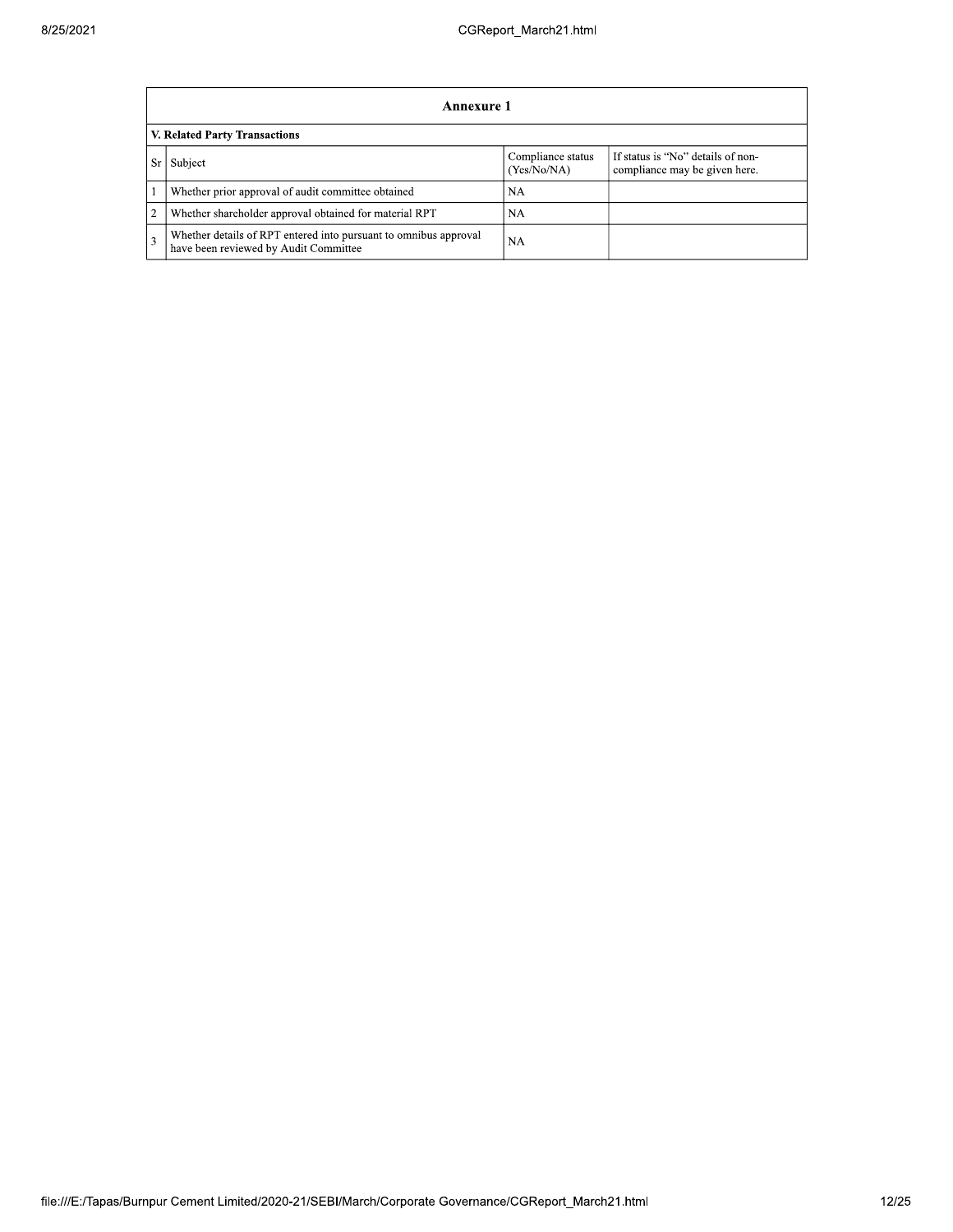| 25/2021 |                | CGReport March21.html                                                                                                                                                                                           |                               |
|---------|----------------|-----------------------------------------------------------------------------------------------------------------------------------------------------------------------------------------------------------------|-------------------------------|
|         |                | <b>Annexure 1</b>                                                                                                                                                                                               |                               |
|         |                | <b>VI. Affirmations</b>                                                                                                                                                                                         |                               |
|         |                | Sr Subject                                                                                                                                                                                                      | Compliance<br>status (Yes/No) |
|         |                | The composition of Board of Directors is in terms of SEBI (Listing obligations and disclosure requirements)<br>Regulations, 2015                                                                                | Yes                           |
|         | $\overline{c}$ | The composition of the following committees is in terms of SEBI(Listing obligations and disclosure requirements)<br>Regulations, 2015 a. Audit Committee                                                        | Yes                           |
|         | 3              | The composition of the following committees is in terms of SEBI(Listing obligations and disclosure requirements)<br>Regulations, 2015. b. Nomination & remuneration committee                                   | Yes                           |
|         | 4              | The composition of the following committees is in terms of SEBI(Listing obligations and disclosure requirements)<br>Regulations, 2015. c. Stakeholders relationship committee                                   | Yes                           |
|         |                | The composition of the following committees is in terms of SEBI(Listing obligations and disclosure requirements)<br>Regulations, 2015. d. Risk management committee (applicable to the top 500 listed entities) | NA                            |
|         | 6              | The committee members have been made aware of their powers, role and responsibilities as specified in SEBI<br>(Listing obligations and disclosure requirements) Regulations, 2015.                              | Yes                           |
|         |                | The meetings of the board of directors and the above committees have been conducted in the manner as specified in<br>SEBI (Listing obligations and disclosure requirements) Regulations, 2015.                  | Yes                           |
|         | 8              | This report and/or the report submitted in the previous quarter has been placed before Board of Directors.                                                                                                      | Yes                           |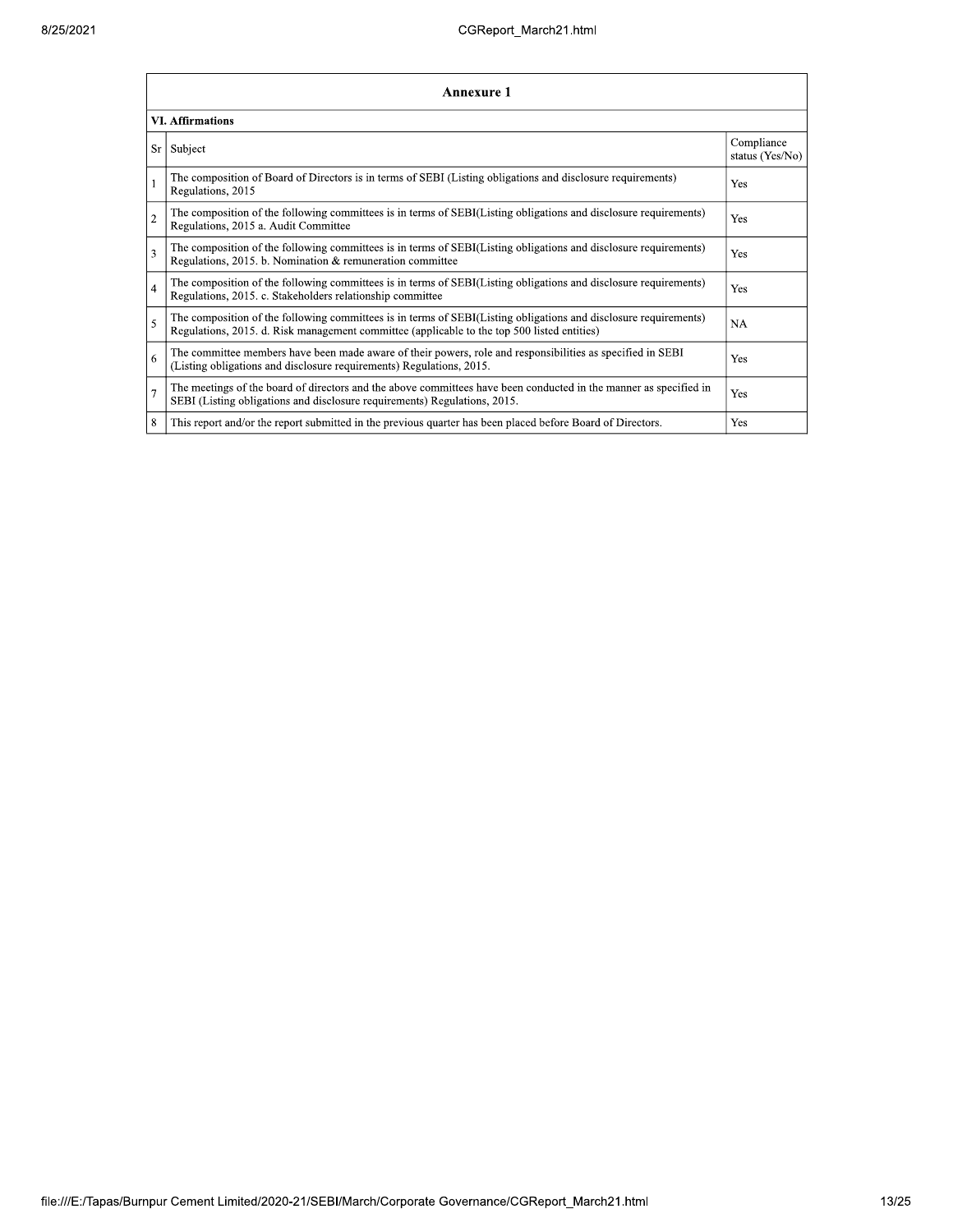|      | <b>Annexure 1</b> |                                          |  |  |  |
|------|-------------------|------------------------------------------|--|--|--|
| . Sr | Subject           | Compliance status                        |  |  |  |
|      | Name of signatory | Tapas Tirtha                             |  |  |  |
|      | Designation       | Company Secretary and Compliance Officer |  |  |  |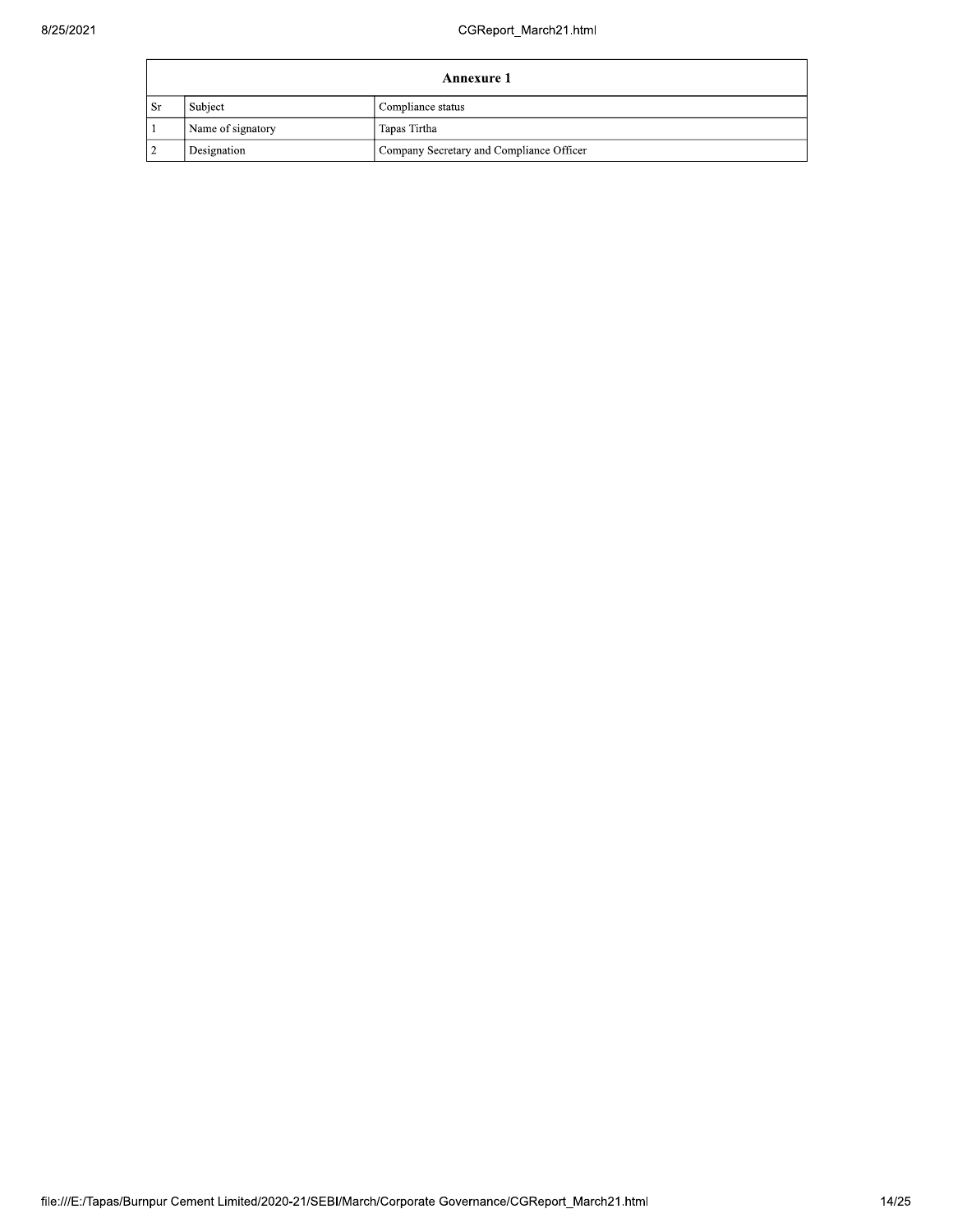|                | <b>Annexure II</b>                                                         |                                  |                                                                                                                 |                       |  |
|----------------|----------------------------------------------------------------------------|----------------------------------|-----------------------------------------------------------------------------------------------------------------|-----------------------|--|
|                |                                                                            |                                  | Annexure II to be submitted by listed entity at the end of the financial year (for the whole of financial year) |                       |  |
|                | I. Disclosure on website in terms of Listing Regulations                   |                                  |                                                                                                                 |                       |  |
| <b>Sr</b>      | Item                                                                       | Compliance status<br>(Yes/No/NA) | If status is "No" details of non-<br>compliance may be given here.                                              | Web address           |  |
| 1              | Details of business                                                        | Yes                              |                                                                                                                 | www.burnpurcement.com |  |
| $\overline{2}$ | Terms and conditions of appointment of<br>independent directors            | Yes                              |                                                                                                                 | www.burnpurcement.com |  |
| 3              | Composition of various committees of<br>board of directors                 | Yes                              |                                                                                                                 | www.burnpurcement.com |  |
| $\overline{4}$ | Code of conduct of board of directors and<br>senior management personnel   | Yes                              |                                                                                                                 | www.burnpurcement.com |  |
| 5              | Details of establishment of vigil<br>mechanism/ Whistle Blower policy      | Yes                              |                                                                                                                 | www.burnpurcement.com |  |
| 6              | Criteria of making payments to non-<br>executive directors                 | Yes                              |                                                                                                                 | www.burnpurcement.com |  |
| $\overline{7}$ | Policy on dealing with related party<br>transactions                       | Yes                              |                                                                                                                 | www.burnpurcement.com |  |
| 8              | Policy for determining 'material'<br>subsidiaries                          | Yes                              |                                                                                                                 | www.burnpurcement.com |  |
| $\mathbf Q$    | Details of familiarization programmes<br>imparted to independent directors | Yes                              |                                                                                                                 | www.burnpurcement.com |  |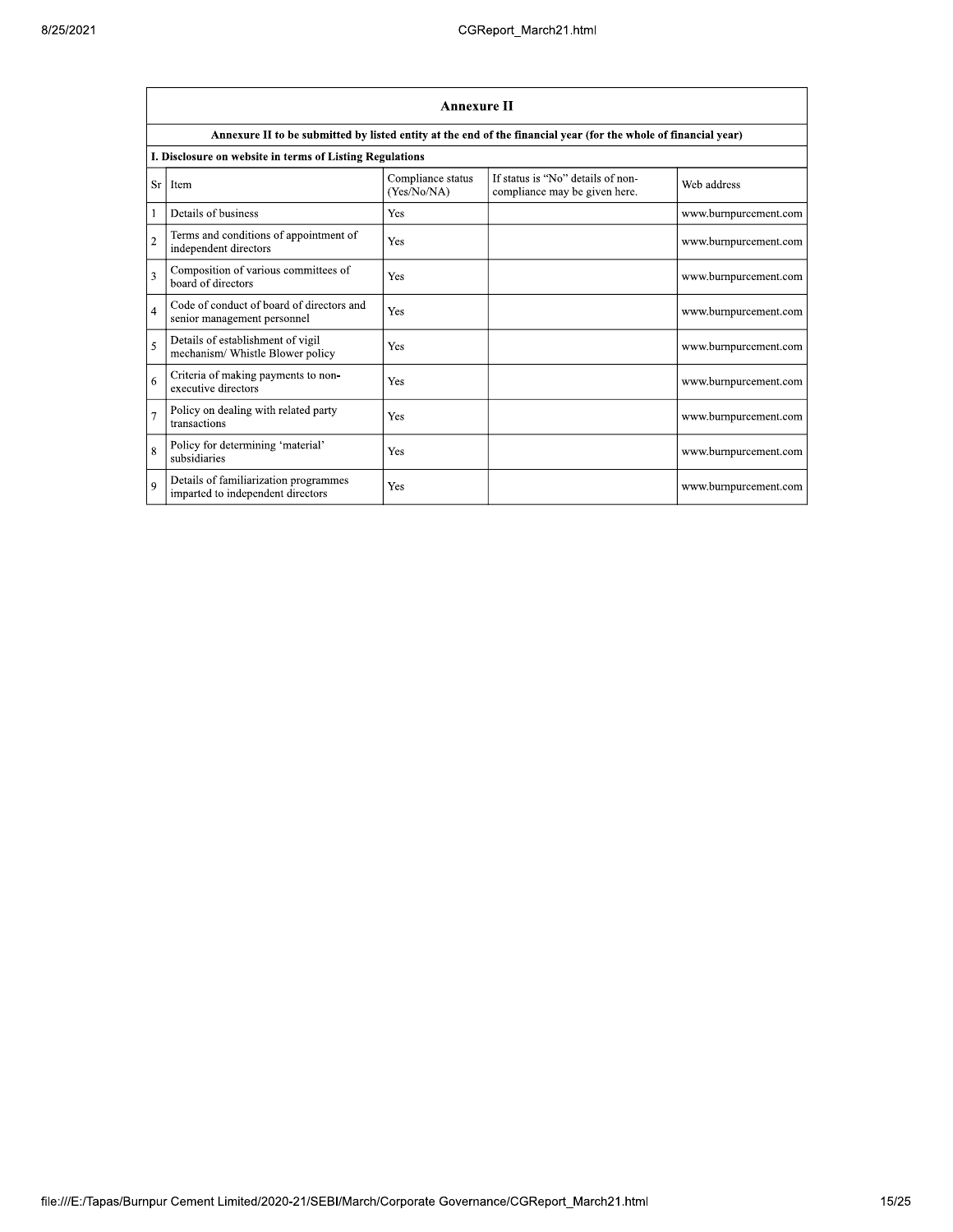|    | <b>Annexure II</b>                                                                                                                                                                           |                                     |                                                                      |                       |  |
|----|----------------------------------------------------------------------------------------------------------------------------------------------------------------------------------------------|-------------------------------------|----------------------------------------------------------------------|-----------------------|--|
|    | Annexure II to be submitted by listed entity at the end of the financial year (for the whole of financial year)                                                                              |                                     |                                                                      |                       |  |
|    | I. Disclosure on website in terms of Listing Regulations                                                                                                                                     |                                     |                                                                      |                       |  |
| Sr | Item                                                                                                                                                                                         | Compliance<br>status<br>(Yes/No/NA) | If status is "No" details<br>of non-compliance may<br>be given here. | Web address           |  |
| 10 | Contact information of the designated officials of the listed entity<br>who are responsible for assisting and handling investor grievances                                                   | Yes                                 |                                                                      | www.burnpurcement.com |  |
| 11 | email address for grievance redressal and other relevant details                                                                                                                             | Yes                                 |                                                                      | www.burnpurcement.com |  |
| 12 | Financial results                                                                                                                                                                            | Yes                                 |                                                                      | www.burnpurcement.com |  |
| 13 | Shareholding pattern                                                                                                                                                                         | Yes                                 |                                                                      | www.burnpurcement.com |  |
| 14 | Details of agreements entered into with the media companies<br>and/or their associates                                                                                                       | <b>NA</b>                           |                                                                      |                       |  |
| 15 | Schedule of analyst or institutional investor meet and<br>presentations made by the listed entity to analysts or institutional<br>investors simultaneously with submission to stock exchange | <b>NA</b>                           |                                                                      |                       |  |
| 16 | New name and the old name of the listed entity                                                                                                                                               | <b>NA</b>                           |                                                                      |                       |  |
| 17 | Advertisements as per regulation 47 (1)                                                                                                                                                      | Yes                                 |                                                                      | www.burnpurcement.com |  |
| 18 | Credit rating or revision in credit rating obtained                                                                                                                                          | NA                                  |                                                                      |                       |  |
| 19 | Separate audited financial statements of each subsidiary of the<br>listed entity in respect of a relevant financial year                                                                     | NA                                  |                                                                      |                       |  |
| 20 | Whether company has provided information under separate<br>section on its website as per Regulation $46(2)$                                                                                  | Yes                                 |                                                                      | www.burnpurcement.com |  |
| 21 | Materiality Policy as per Regulation 30                                                                                                                                                      | Yes                                 |                                                                      | www.burnpurcement.com |  |
| 22 | Dividend Distribution policy as per Regulation 43A (as<br>applicable)                                                                                                                        | Yes                                 |                                                                      | www.burnpurcement.com |  |
| 23 | It is certified that these contents on the website of the listed entity<br>are correct                                                                                                       | Yes                                 |                                                                      | www.burnpurcement.com |  |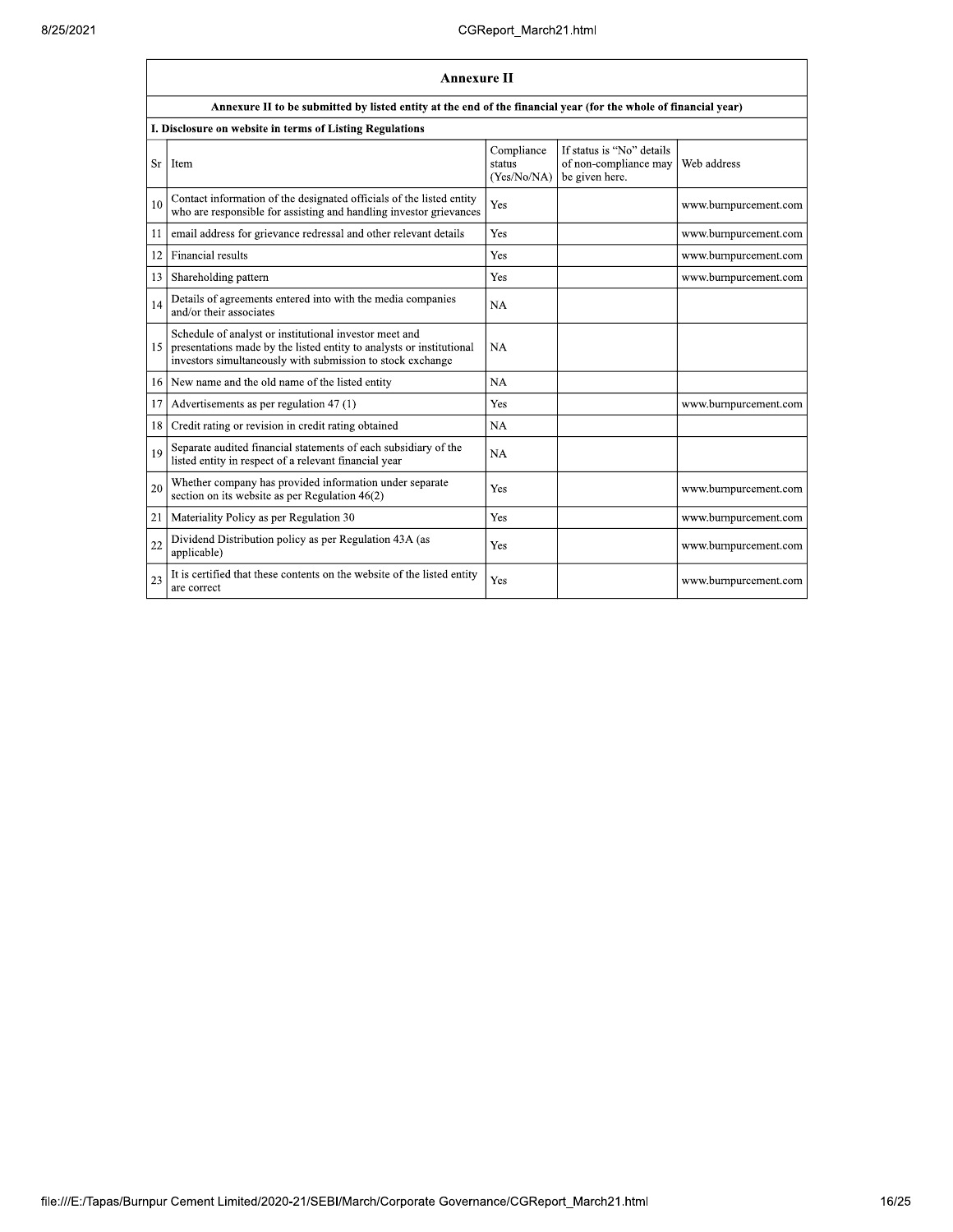|                | <b>Annexure II</b>                                                                                                   |                                |                                     |                                                                    |  |  |
|----------------|----------------------------------------------------------------------------------------------------------------------|--------------------------------|-------------------------------------|--------------------------------------------------------------------|--|--|
|                | <b>II. Annual Affirmations</b>                                                                                       |                                |                                     |                                                                    |  |  |
| Sr             | Particulars                                                                                                          | Regulation<br>Number           | Compliance<br>status<br>(Yes/No/NA) | If status is "No" details of non-<br>compliance may be given here. |  |  |
| $\mathbf{1}$   | Independent director(s) have been appointed in terms of<br>specified criteria of 'independence' and/or 'eligibility' | 16(1)(b) &<br>25(6)            | yes                                 |                                                                    |  |  |
| $\overline{2}$ | Board composition                                                                                                    | 17(1),<br>$17(1A)$ &<br>17(1B) | yes                                 |                                                                    |  |  |
| 3              | Meeting of Board of directors                                                                                        | 17(2)                          | yes                                 |                                                                    |  |  |
| $\overline{4}$ | Quorum of Board meeting                                                                                              | 17(2A)                         | yes                                 |                                                                    |  |  |
| 5              | Review of Compliance Reports                                                                                         | 17(3)                          | yes                                 |                                                                    |  |  |
| 6              | Plans for orderly succession for appointments                                                                        | 17(4)                          | yes                                 |                                                                    |  |  |
| $\tau$         | Code of Conduct                                                                                                      | 17(5)                          | yes                                 |                                                                    |  |  |
| $\,$ 8 $\,$    | Fees/compensation                                                                                                    | 17(6)                          | yes                                 |                                                                    |  |  |
| 9              | Minimum Information                                                                                                  | 17(7)                          | yes                                 |                                                                    |  |  |
|                | 10 Compliance Certificate                                                                                            | 17(8)                          | yes                                 |                                                                    |  |  |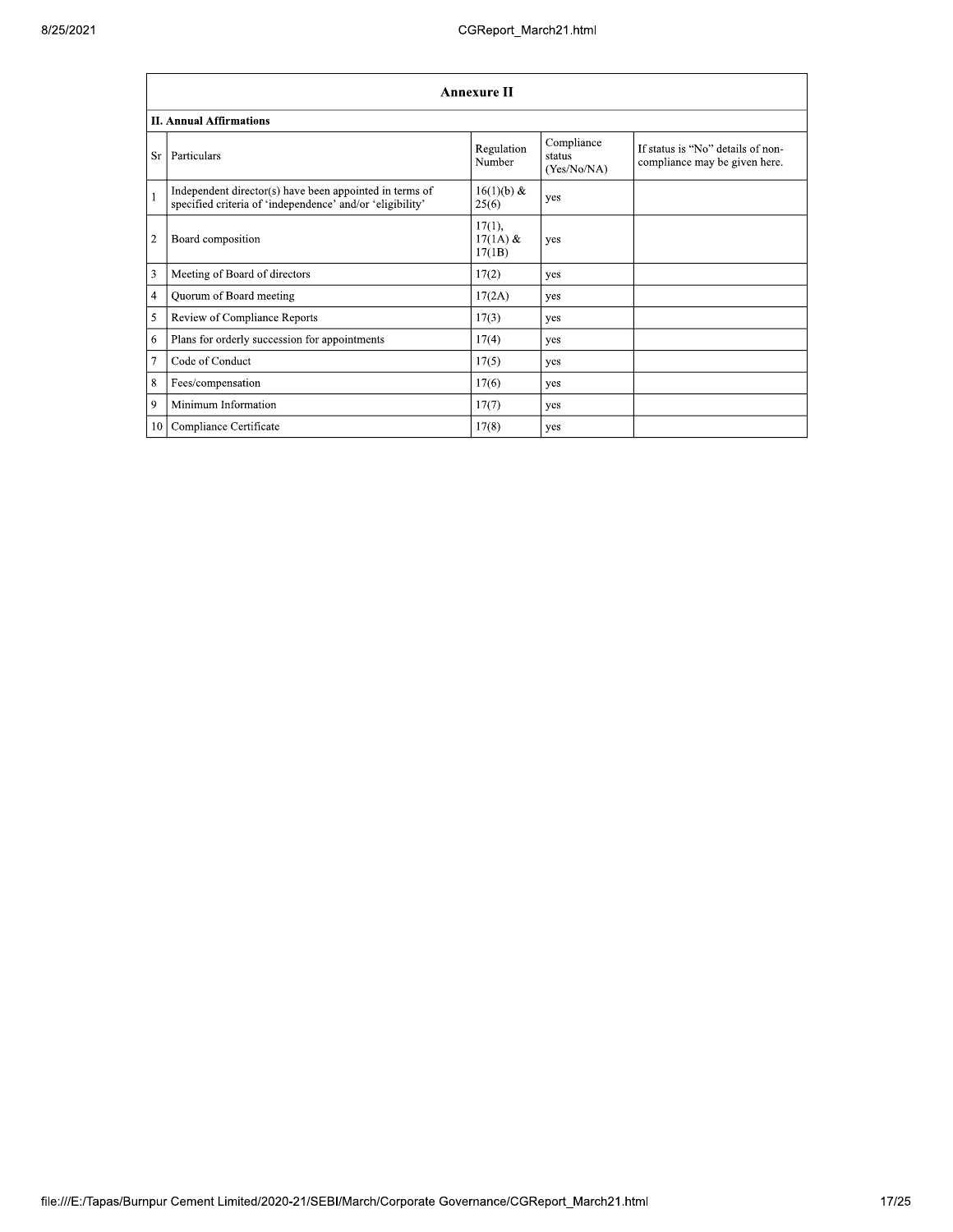|    | <b>Annexure II</b>                                         |                            |                                  |                                                                   |  |
|----|------------------------------------------------------------|----------------------------|----------------------------------|-------------------------------------------------------------------|--|
|    | <b>II. Annual Affirmations</b>                             |                            |                                  |                                                                   |  |
| Sr | Particulars                                                | Regulation<br>Number       | Compliance status<br>(Yes/No/NA) | If status is "No" details of non-compliance<br>may be given here. |  |
| 11 | Risk Assessment & Management                               | 17(9)                      | yes                              |                                                                   |  |
| 12 | Performance Evaluation of Independent<br><b>Directors</b>  | 17(10)                     | yes                              |                                                                   |  |
| 13 | Recommendation of Board                                    | 17(11)                     | yes                              |                                                                   |  |
| 14 | Maximum number of Directorships                            | 17A                        | yes                              |                                                                   |  |
| 15 | Composition of Audit Committee                             | 18(1)                      | yes                              |                                                                   |  |
| 16 | Meeting of Audit Committee                                 | 18(2)                      | yes                              |                                                                   |  |
| 17 | Composition of nomination & remuneration<br>committee      | 19(1) & (2)                | yes                              |                                                                   |  |
| 18 | Quorum of Nomination and Remuneration<br>Committee meeting | 19(2A)                     | yes                              |                                                                   |  |
| 19 | Meeting of Nomination and Remuneration<br>Committee        | 19(3A)                     | yes                              |                                                                   |  |
| 20 | Composition of Stakeholder Relationship<br>Committee       | $20(1), 20(2)$ &<br>20(2A) | yes                              |                                                                   |  |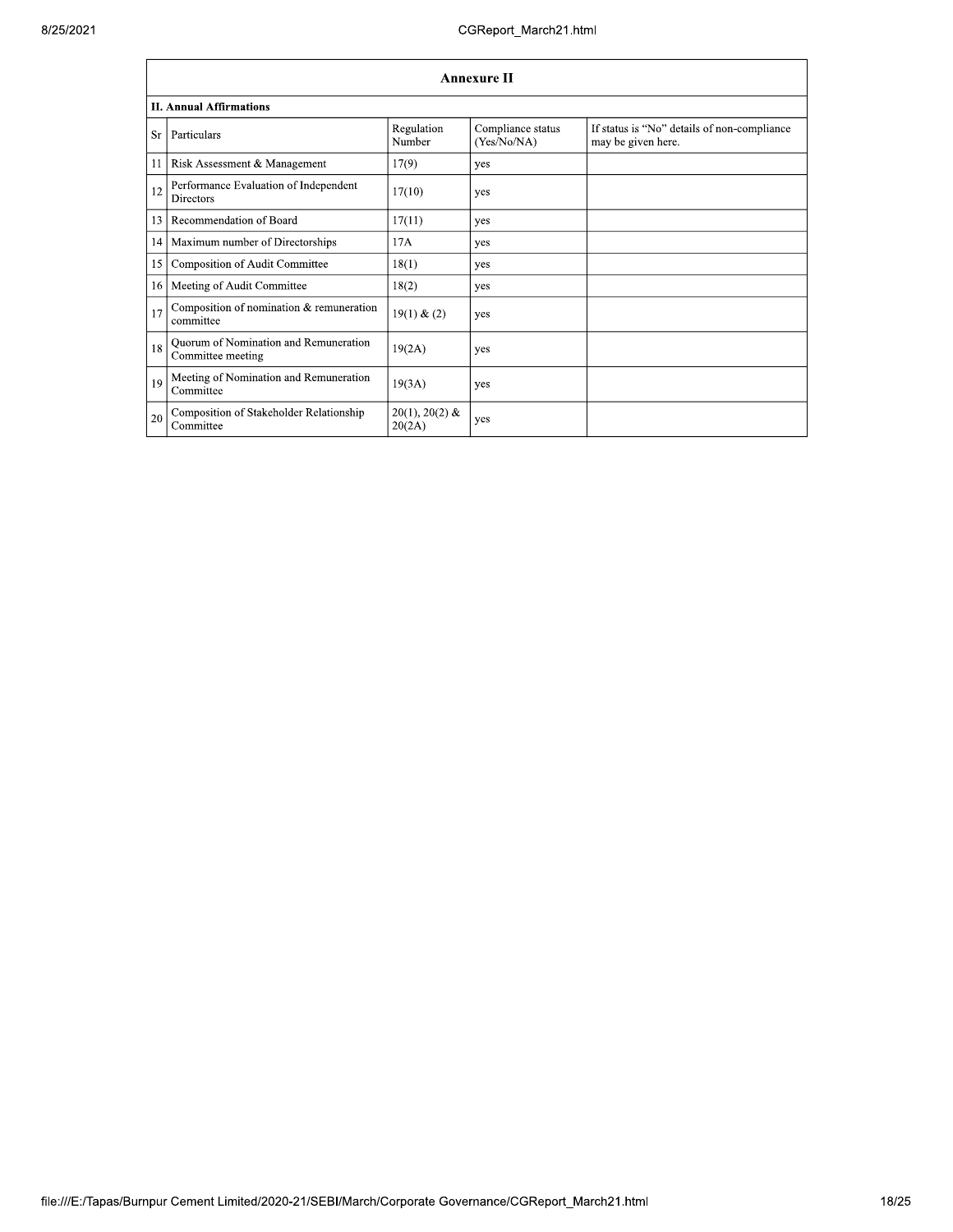|    | <b>Annexure II</b>                                                                     |                                                 |                                  |                                                                    |  |  |
|----|----------------------------------------------------------------------------------------|-------------------------------------------------|----------------------------------|--------------------------------------------------------------------|--|--|
|    | <b>II. Annual Affirmations</b>                                                         |                                                 |                                  |                                                                    |  |  |
| Sr | Particulars                                                                            | Regulation<br>Number                            | Compliance status<br>(Yes/No/NA) | If status is "No" details of non-<br>compliance may be given here. |  |  |
| 21 | Meeting of Stakeholders Relationship Committee                                         | 20(3A)                                          | yes                              |                                                                    |  |  |
| 22 | Composition and role of risk management<br>committee                                   | 21(1), (2), (3), (4)                            | <b>NA</b>                        |                                                                    |  |  |
| 23 | Meeting of Risk Management Committee                                                   | 21(3A)                                          | <b>NA</b>                        |                                                                    |  |  |
| 24 | Vigil Mechanism                                                                        | 22                                              | yes                              |                                                                    |  |  |
| 25 | Policy for related party Transaction                                                   | $23(1)$ , $(1A)$ , $(5)$ ,<br>$(6),(7)$ & $(8)$ | yes                              |                                                                    |  |  |
| 26 | Prior or Omnibus approval of Audit Committee for<br>all related party transactions     | 23(2), (3)                                      | <b>NA</b>                        |                                                                    |  |  |
| 27 | Approval for material related party transactions                                       | 23(4)                                           | <b>NA</b>                        |                                                                    |  |  |
| 28 | Disclosure of related party transactions on<br>consolidated basis                      | 23(9)                                           | Yes                              |                                                                    |  |  |
| 29 | Composition of Board of Directors of unlisted<br>material Subsidiary                   | 24(1)                                           | <b>NA</b>                        |                                                                    |  |  |
| 30 | Other Corporate Governance requirements with<br>respect to subsidiary of listed entity | 24(2),(3),(4),(5)<br>$\&(6)$                    | <b>NA</b>                        |                                                                    |  |  |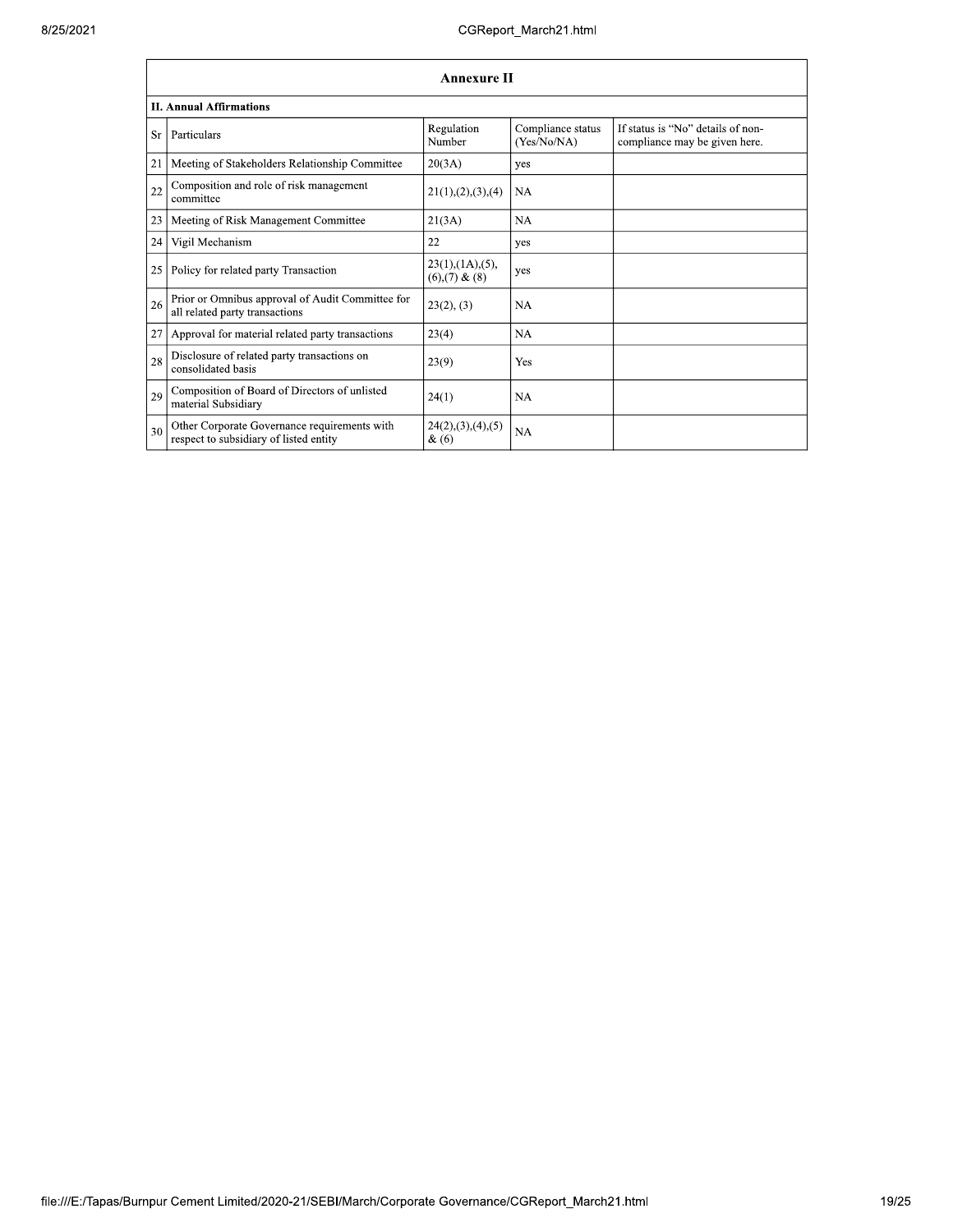|    | <b>Annexure II</b>                                                                                                   |                      |                                     |                                                                    |  |
|----|----------------------------------------------------------------------------------------------------------------------|----------------------|-------------------------------------|--------------------------------------------------------------------|--|
|    | <b>II. Annual Affirmations</b>                                                                                       |                      |                                     |                                                                    |  |
| Sr | Particulars                                                                                                          | Regulation<br>Number | Compliance<br>status<br>(Yes/No/NA) | If status is "No" details of non-<br>compliance may be given here. |  |
| 31 | Annual Secretarial Compliance Report                                                                                 | 24(A)                | Yes                                 |                                                                    |  |
| 32 | Alternate Director to Independent Director                                                                           | 25(1)                | <b>NA</b>                           |                                                                    |  |
| 33 | Maximum Tenure                                                                                                       | 25(2)                | Yes                                 |                                                                    |  |
| 34 | Meeting of independent directors                                                                                     | $25(3)$ &<br>(4)     | Yes                                 |                                                                    |  |
| 35 | Familiarization of independent directors                                                                             | 25(7)                | Yes                                 |                                                                    |  |
| 36 | Declaration from Independent Director                                                                                | $25(8)$ &<br>(9)     | Yes                                 |                                                                    |  |
| 37 | D & O Insurance for Independent Directors                                                                            | 25(10)               | NA                                  |                                                                    |  |
| 38 | Memberships in Committees                                                                                            | 26(1)                | Yes                                 |                                                                    |  |
| 39 | Affirmation with compliance to code of conduct from members of<br>Board of Directors and Senior management personnel | 26(3)                | Yes                                 |                                                                    |  |
| 40 | Disclosure of Shareholding by Non-Executive Directors                                                                | 26(4)                | Yes                                 |                                                                    |  |
| 41 | Policy with respect to Obligations of directors and senior<br>management                                             | $26(2)$ &<br>26(5)   | Yes                                 |                                                                    |  |
|    | Any other information to be provided - Add Notes                                                                     |                      |                                     |                                                                    |  |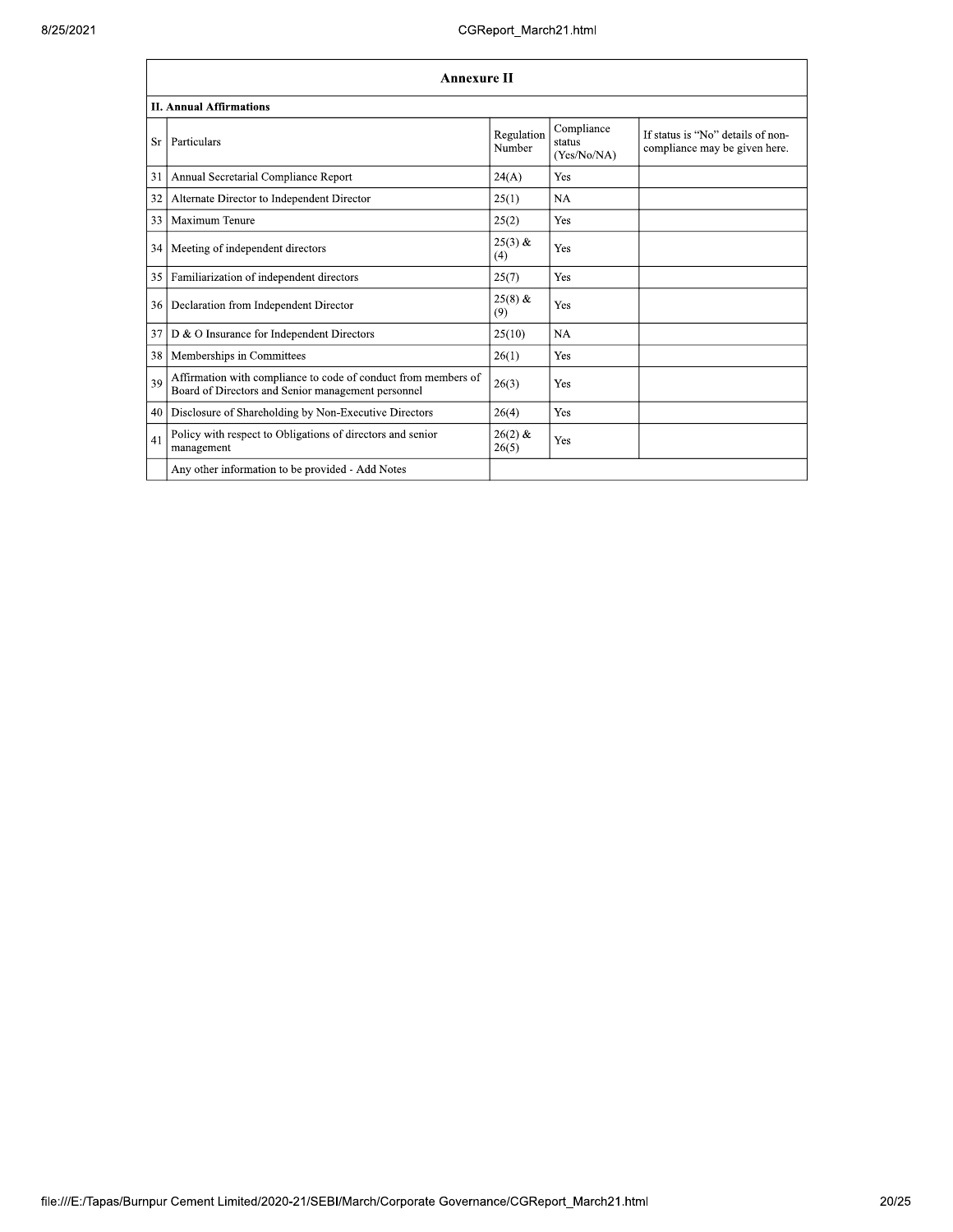|               |                   | Annexure II                              |
|---------------|-------------------|------------------------------------------|
|               | Name of signatory | Tapas Tirtha                             |
| $\mathcal{L}$ | Designation       | Company Secretary and Compliance Officer |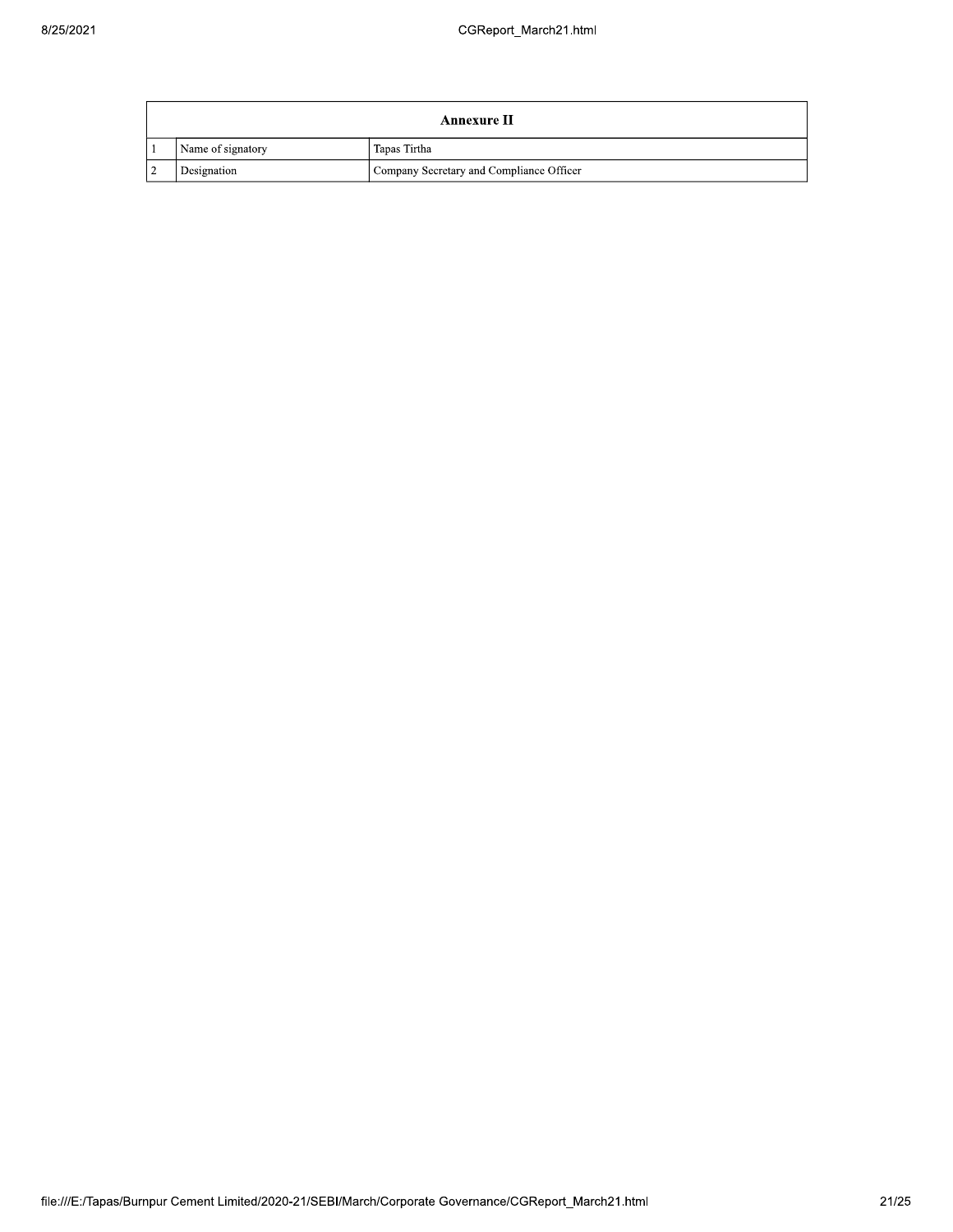|    | Annexure II                                                                                                                                                           |                                         |  |  |  |
|----|-----------------------------------------------------------------------------------------------------------------------------------------------------------------------|-----------------------------------------|--|--|--|
|    | <b>III.</b> Affirmations                                                                                                                                              |                                         |  |  |  |
| Sr | <b>Particulars</b>                                                                                                                                                    | <b>Compliance status</b><br>(Yes/No/NA) |  |  |  |
|    | The Listed Entity has approved Material Subsidiary Policy and the Corporate Governance requirements with<br>respect to subsidiary of Listed Entity have been complied | NA                                      |  |  |  |
|    | Any other information to be provided                                                                                                                                  |                                         |  |  |  |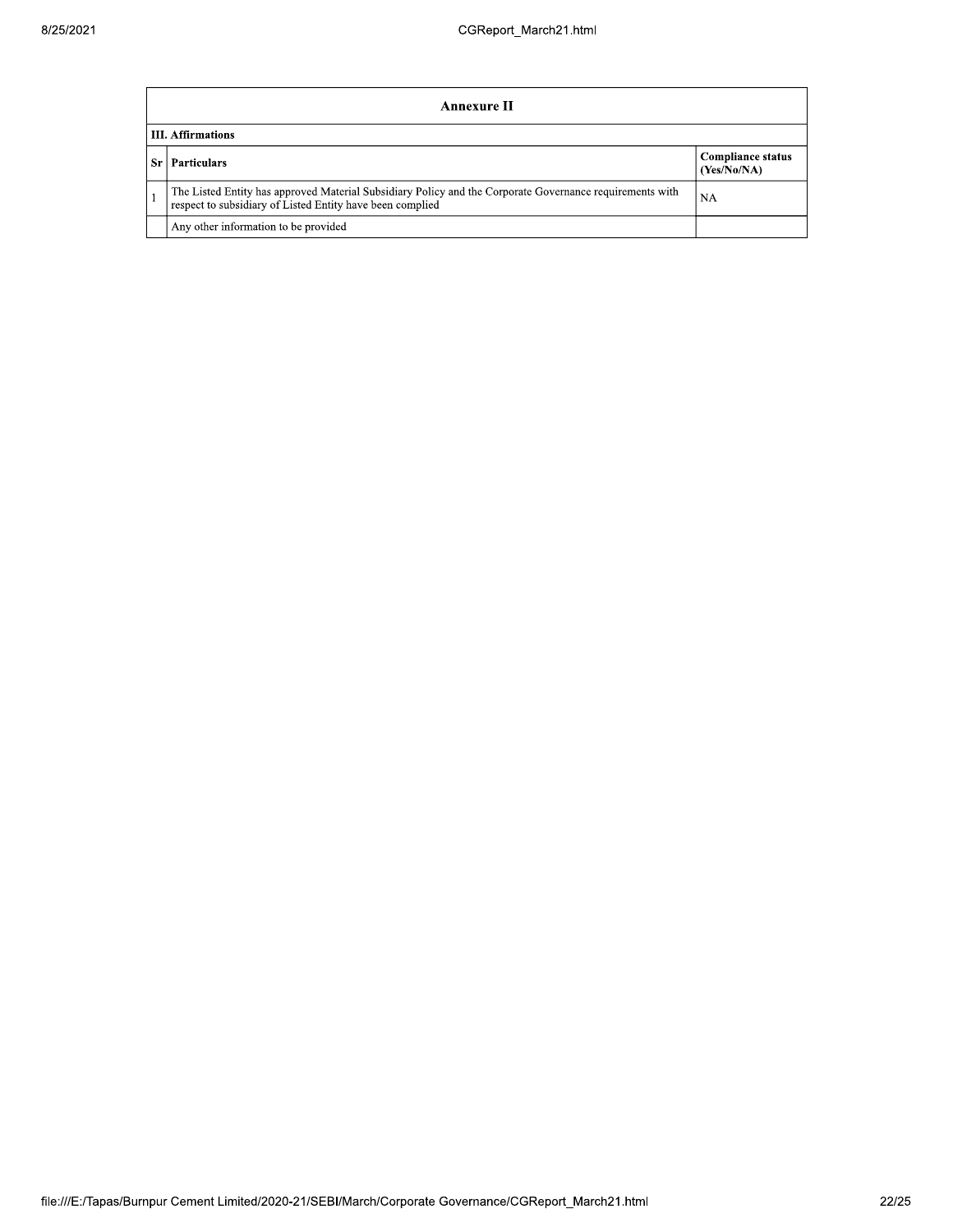|               |                   | Annexure II                              |
|---------------|-------------------|------------------------------------------|
|               | Name of signatory | Tapas Tirtha                             |
| $\mathcal{L}$ | Designation       | Company Secretary and Compliance Officer |